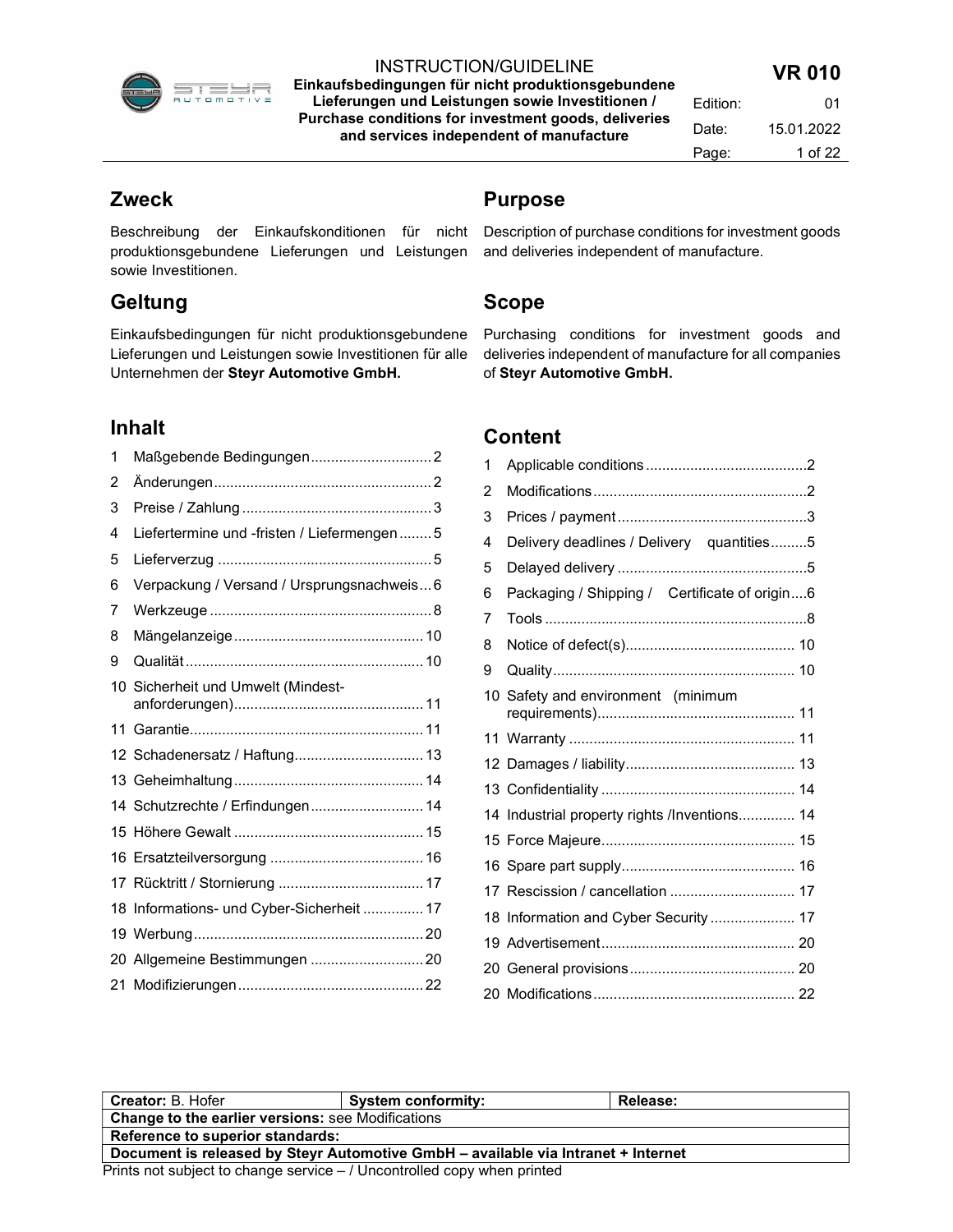

INSTRUCTION/GUIDELINE Einkaufsbedingungen für nicht produktionsgebundene Lieferungen und Leistungen sowie Investitionen / Purchase conditions for investment goods, deliveries and services independent of manufacture

## 1 Maßgebende Bedingungen

1.1 Die Rechtsbeziehungen zwischen dem Auftragnehmer (nachstehend "AN" genannt) und der Steyr Automotive GmbH (nachstehend "AG" genannt) richten sich nach den nachstehenden Einkaufsbedingungen. Diese haben - sofern keine abweichenden Vereinbarungen zwischen den Vertragsparteien getroffen wurden - für sämtliche Bestellungen des AG an den AN oder sonstigen Rechtsbeziehungen zwischen dem AG und dem AN Gültigkeit.

Angebotslegung und Beratungsleistungen des AN sind für den AG unverbindlich und unentgeltlich. Der AN ist verpflichtet, sich über alle Details, die die Ausführung der Lieferungen und/oder Leistungen (nachstehend "Vertragsgegenstand" genannt) oder den Anfragegegenstand beeinflussen, eigenverantwortlich zu informieren.

- 1.2 Änderungen der in der Bestellung des AG 1.2 angegebenen Preise, Bedingungen oder von Liefer- und/oder Leistungsinhalten (Stückzahlen, Termine, Spezifikationen u. a.) bedürfen zu ihrer Gültigkeit einer ergänzenden schriftlichen Vereinbarung mit dem AG. Entgegenstehende Verkaufs- und Lieferbedingungen sowie Auftragsbestätigungen des AN verpflichten den AG auch dann nicht, wenn der AG diesen nicht ausdrücklich widerspricht.
- 1.3 Der AN verpflichtet sich, die ihm gemäß 1.3 "Qualitäts-/Umweltmanagement-Forderungen des AG an den AN" bekannten Grundvoraussetzungen in der jeweils letztgültigen Fassung über alle Phasen der Geschäftsbeziehung mit dem AG zu erfüllen.

# 2 Änderungen

2.1 Der AG kann jederzeit Änderungen des Vertragsgegenstandes in Konstruktion, Verfahren, Ausführung, Spezifikation und /oder Terminen verlangen. Dabei sind die Auswirkungen, insbesondere hinsichtlich der

## 1 Applicable conditions

1.1 The legal relations between the contractor (hereinafter "CON") and Steyr Automotive GmbH (hereinafter "CL") shall be according to the following purchase conditions. These purchase conditions shall apply to all orders of CL to CON and to any other legal relationship between the CL and the CON, unless otherwise provided.

> The submission of the offer and consultancy services of CL are noncommittal and without charge for the CL. The CON undertakes to inform itself comprehensively and on its own responsibility about all details affecting the execution of deliveries and/or services (hereinafter "the object of the contract") or the object of the request.

- Modifications of prices, provisions or of delivery and/or services contents (number of items, deadlines, specifications, etc.) indicated in the CL's order must be laid down in an additional written agreement with the CL, in order to be valid. Contradictory sale and delivery conditions, as well as order confirmations of CON shall not be binding to the CL, even if it does not expressly disagree with them.
- The CON undertakes to abide to the known general principles contained in the ""Quality/Environment management requirements of CL to CON" in their latest version during all stages of the business relationship with the CL.

# 2 Modifications

2.1 The CL can at any moment require modifications of the design, process, execution, specifications and/or deadlines of the object of the contract. Effects of such modifications shall be agreed amicably in a reasonable way, particularly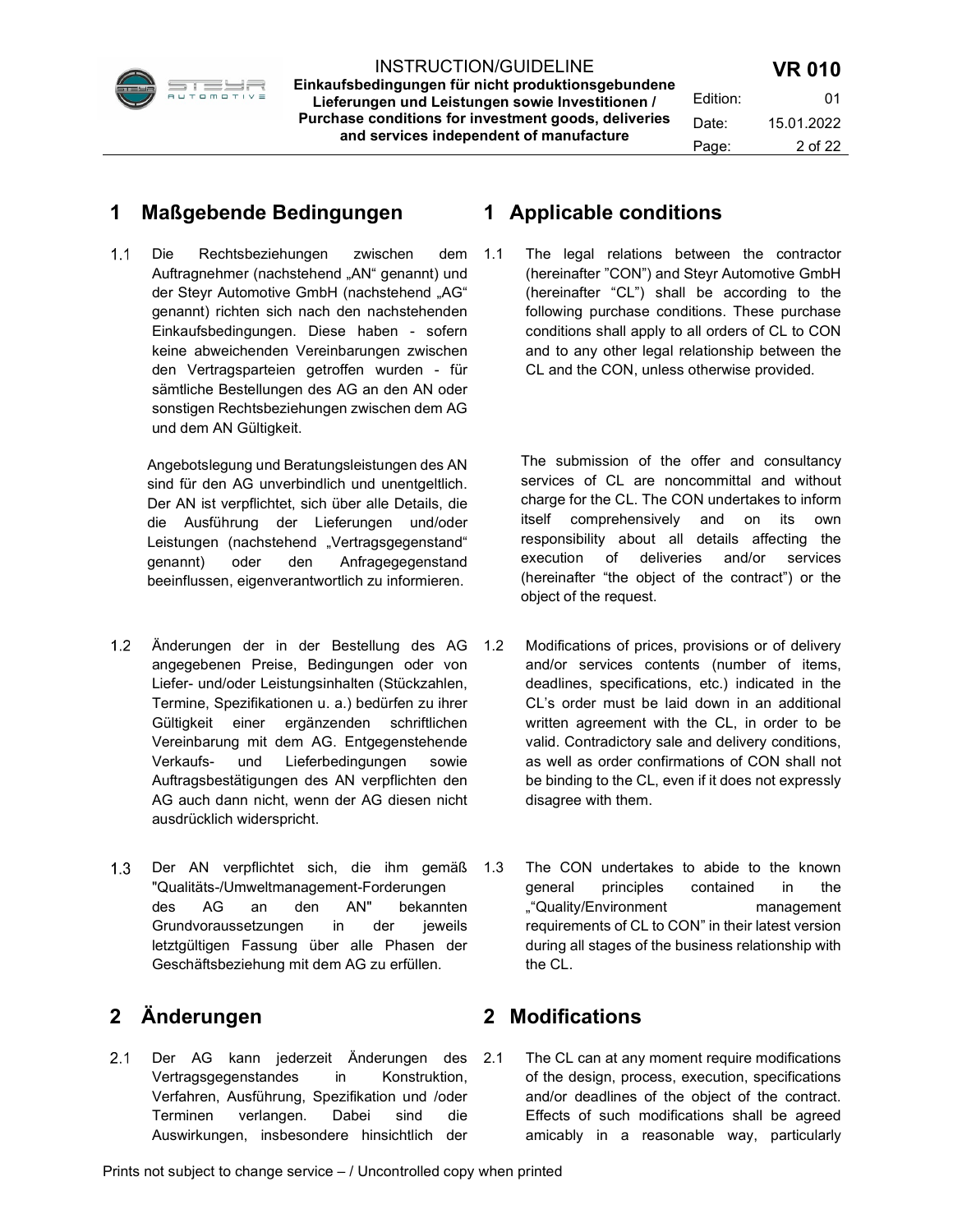

Einkaufsbedingungen für nicht produktionsgebundene Lieferungen und Leistungen sowie Investitionen / Purchase conditions for investment goods, deliveries and services independent of manufacture Edition: 01 Date: 15.01.2022 Page: 3 of 22

Mehr- oder Minderkosten angemessen einvernehmlich zu regeln. Der AN verpflichtet sich, falls der AG dies verlangt, zum geforderten Termin diese Änderungen durchzuführen.

regarding additional or reduced costs. Upon request of the CL, the CON undertakes to carry out these changes within the deadline specified.

- 2.2 Vom AN darf keine Änderung an den 2.2 Eigenschaften oder in der Fertigung des Vertragsgegenstandes vorgenommen werden, außer als Folge des schriftlichen Einverständnisses oder der schriftlichen Aufforderung durch den AG. Dies gilt auch für Vertragsgegenstände, die in Eigenverantwortung des AN entwickelt wurden und/oder auf welche der AN Schutzrechte besitzt.
- 2.3 Wenn der AN während der Ausführung des 2.3 Vertragsgegenstandes technische Neuerungen, Vervollkommnungen und/oder Verbesserungen erfährt oder erkennt, wird der AN den AG hiervon unverzüglich benachrichtigen und dem AG unentgeltlich sämtliche technischen Dokumentationen übergeben, damit der AG seine Entscheidung über die Umsetzung oder Nichtumsetzung dieser Neuerungen, Vervollkommnungen und/oder Verbesserungen bestmöglich treffen kann.

# 3 Preise / Zahlung

- Die Preise sind Fixpreise und beinhalten die Lieferung DDP an die jeweilige Lieferanschrift / Abladestelle des AG (gemäß Incoterms jeweils letztgültiger Fassung) sowie die Montage, Inbetriebnahme und Probebetrieb bis zur Abnahme und verstehen sich ohne gesetzl. Mehrwertsteuer.
- 3.2 Die Zahlungen erfolgen, wenn nicht anders 3.2 vereinbart, mit einem Zahlungsziel von 30 Tagen abzüglich 3% Skonto oder 60 Tagen nach Lieferung und Rechnungserhalt netto, wobei der zeitgerechte Erhalt prüffähiger Rechnungen vorausgesetzt wird. Bei Annahme verfrühter Lieferungen richtet sich die Fälligkeit nach dem vereinbarten Liefertermin.
- The CON shall not proceed to any modification of the properties or of the manufacture of the object of contract, unless further to a written agreement or a written invitation of the CL. This shall also apply to objects of contract which were developed on the CON's responsibility and/or to which the CON has trade mark rights.
- If during execution of the object of the contract, the CON hears of, or recognizes, technical innovations, optimizations and/or improvements, it shall immediately inform the CL of them and hand over to the CL any technical documentation without charge, so that the CL may take its decision regarding the implementation or nonimplementation of these innovations, optimizations and/or improvement in the best possible manner.

# 3 Prices / payment

- 3.1 Prices shall be fixed and include delivery DDP to the corresponding destination / unloading point of the CL (according to Incoterms 2010), as well as assembly, start-up and test run until the acceptance, and be exclusive of VAT.
- Unless otherwise agreed, payments are made with a 30-day payment target less 3 % discount, or with a target of 60 days from delivery and receipt of the invoice, net, whereby the receipt in time of auditable invoices shall be a condition. In the event of an acceptance of anticipated deliveries, the settlement date shall be according to the delivery term agreed.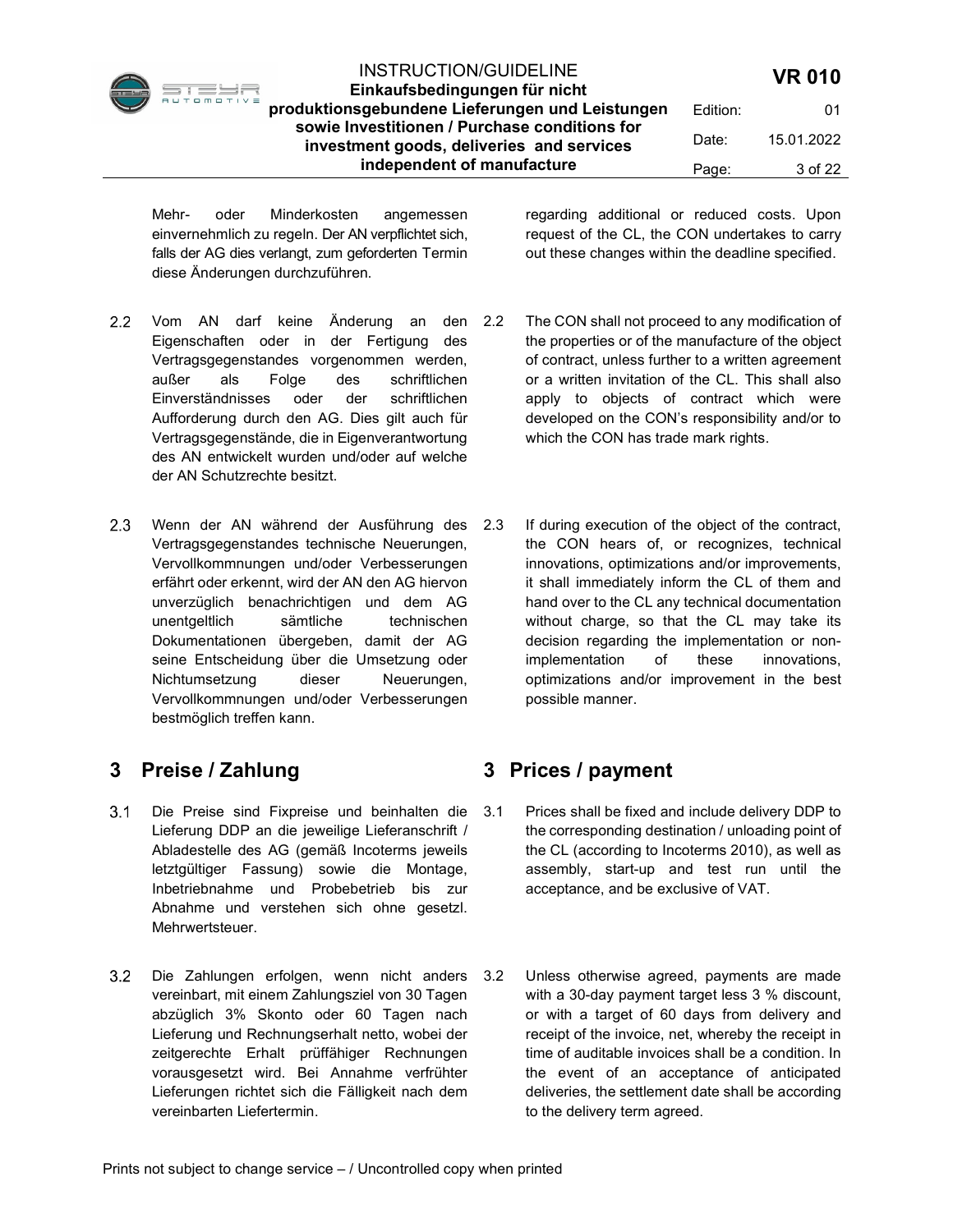

Einkaufsbedingungen für nicht produktionsgebundene Lieferungen und Leistungen sowie Investitionen / Purchase conditions for investment goods, deliveries and services independent of manufacture Edition: 01

Date: 15.01.2022 Page: 4 of 22

- Für die Bezahlung von Werkzeugen gilt Punkt 7. 3.3 Item 7 shall apply to the payment of tools.
	-
- Die Zahlung erfolgt durch Überweisung auf das vom AN schriftlich bekannt gegebene Konto oder durch Scheck. Allfällige Spesen des Zahlungsverkehrs trägt der AN.
- 3.5 Bei fehlerhafter Lieferung ist der AG berechtigt, 3.5 die Zahlung bis zur ordnungsgemäßen Erfüllung zurückzuhalten.
- 3.6 Der AN ist ohne vorherige schriftliche 3.6 Zustimmung durch den AG nicht berechtigt, seine Forderungen abzutreten oder durch Dritte einziehen zu lassen.
- 3.7 Die Rechnungen sind in zweifacher Ausfertigung 3.7 (ein Original und eine Kopie) an den AG zu senden und sind gemäß den gesetzlichen Bestimmungen (Rechnungsmerkmale lt. USTG) vollständig auszustellen. Ergänzend sind die Bestellnummer, die Lieferscheinnummer, die Lieferadresse sowie sonstige vom AG geforderten Zusatzdaten (z.B. Kontierungsdaten) anzuführen. Für den ordnungsgemäßen Ausweis der Mehrwertsteuer haftet der AN.
- Es gilt als vereinbart, dass alle Zahlungen nur mit Vorbehalt erfolgen. Der AG ist zur Aufrechnung mit allfälligen Gegenforderungen des AG oder mit ihm im Sinne von § 15 AktG verbundenen Unternehmen berechtigt.
- 3.9 Sollten die vereinbarten technischen 3.9 Dokumentationen und/oder Prüf- bzw. Abnahmezertifikate zum vereinbarten Termin nicht vorliegen, gilt die Lieferung bzw. Leistung als nicht erfüllt, und die Bezahlung erfolgt erst nach Vorliegen der vollständigen Unterlagen
- 3.4 Payment shall be made by credit transfer to the CON's account notified in writing, or by cheque. Any bank charges shall be paid by the CL.
	- If the delivery is defective, the CL shall have the right to hold back the payment until performance is duly made.
- Without a prior written agreement by the CL, the CON shall not be entitled to assign its receivables or to have them collected by a third party.
- Invoices have to be sent in duplicate (one original, one copy) to the CL and have to be complete according to the legal requirements (characteristics according to Austrian Sales Tax Act). Additionally, the order number, the delivery note number, the delivery address as well as all other additional data required by CL (e.g. accounting data) shall be indicated. The CON shall be responsible for the due indication of the VAT.
- It shall be considered as agreed that all payments shall be made under reserve. The CL shall be entitled to charge up any counterclaim against the CL's claims or against claims of associated companies in the sense of § 15 Companies Act.
- Should the agreed technical documentation and/or test or acceptance certificates not be available at the deadline agreed, the delivery or performance shall be considered as imperfect, and payment shall be made upon the complete submission of all documents.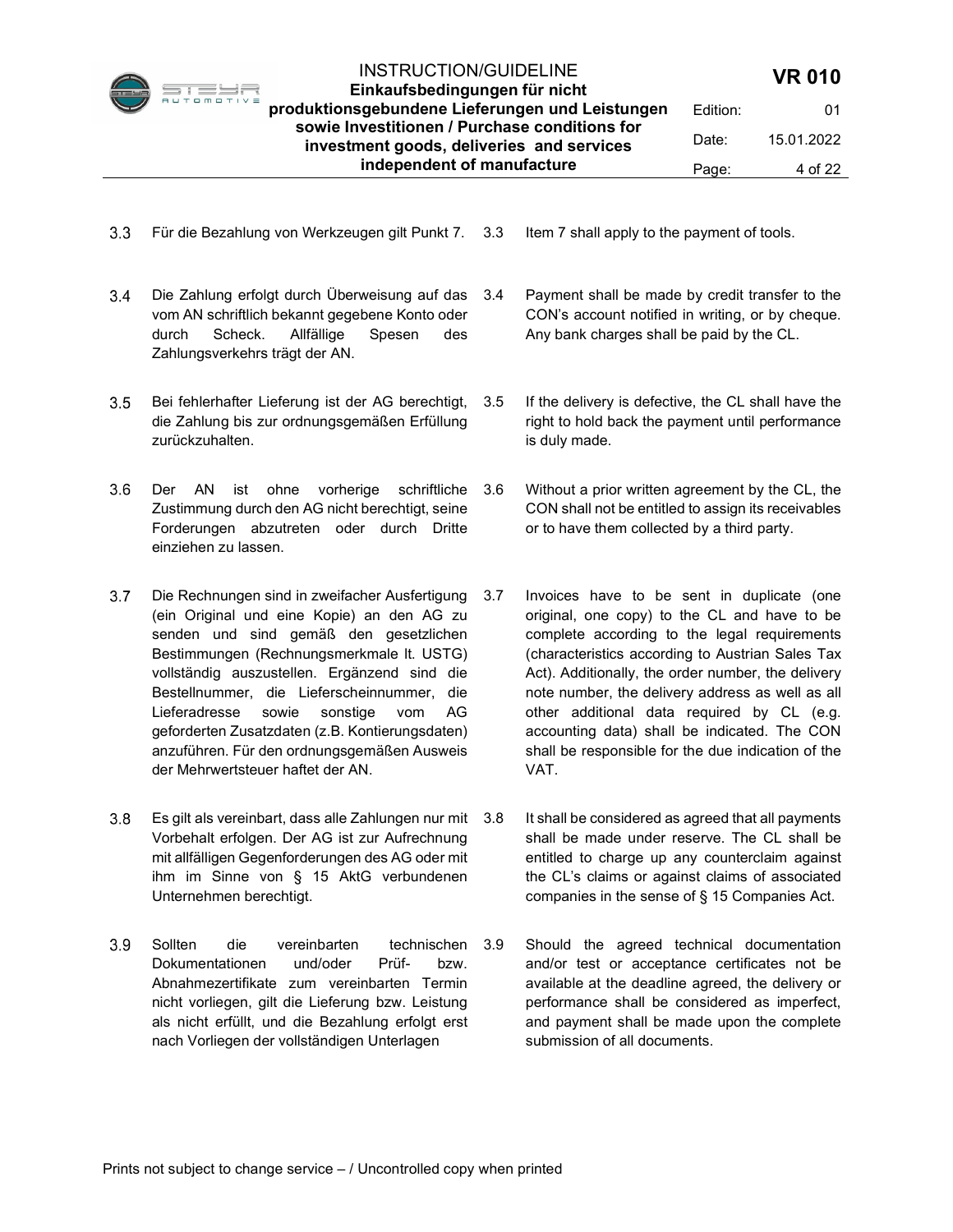

#### INSTRUCTION/GUIDELINE Einkaufsbedingungen für nicht

produktionsgebundene Lieferungen und Leistungen sowie Investitionen / Purchase conditions for investment goods, deliveries and services independent of manufacture

# 4 Liefertermine und -fristen / Liefermengen

- 4.1 Vereinbarte Termine, Fristen und Mengen sind 4.1 verbindlich. Maßgebend für die Einhaltung des Liefertermins oder der Lieferfrist ist der Zeitpunkt des Einlangens des Vertragsgegenstandes beim AG.
- 4.2 Der AG ist berechtigt, Lieferungen, die vor dem 4.2 vereinbarten Termin eingelangt sind oder die vereinbarten Mengen überschreiten, auf Kosten und Gefahr des AN zurückzusenden oder diesem die Kosten der Lagerhaltung zu verrechnen.
- 4.3 Der AN verpflichtet sich, eine entsprechende 4.3 Ausfallstrategie für seine Produktionsstätten und Anlagen zu unterhalten, um die termingemäße Belieferung des AG jederzeit sicherzustellen.
- 4.4 Der AN lagert den Vertragsgegenstand auf 4.4 Wunsch des AG, ohne dass dem AG wie immer geartete Kosten und Risiken entstehen, ein.

# 5 Lieferverzug

- Der vereinbarte Liefertermin Eintreffen des Vertragsgegenstandes an jeweiliger Lieferanschrift/Abladestelle - ist pünktlich einzuhalten; anderenfalls ist der AG ohne Nachweis eines Schadens berechtigt, für jeden angefangenen Tag einer Überschreitung des Liefertermins eine Verzugsstrafe von 2 % des Wertes der Gesamtbestellung an den AN zu verrechnen. Darüber hinaus kann der AG entweder Nachlieferung und Schadenersatz wegen verspäteter Lieferung oder Schadenersatz wegen Nichterfüllung verlangen und vom Vertrag zurücktreten.
- 5.2 Der AN ist dem AG zum Ersatz des die 5.2 Verzugsstrafe übersteigenden Verzugsschadens verpflichtet. Dies beinhaltet auch Deckungskäufe sowie Schäden aus Produktionsunterbrechung oder -ausfall.

# 4 Delivery deadlines / Delivery quantities

- Deadlines and quantities agreed shall be binding. The moment of arrival of the object of the contract at the CL shall be decisive for the compliance with a delivery deadline.
- The CL shall be entitled to send back at the CON's expense and risk any delivery received before the deadline agreed, or the quantity exceeding the quantity agreed, or to charge the CON the costs for storage.
- The CON undertakes to maintain an appropriate failure strategy for its manufacture facilities and equipment, in order to ensure on-schedule delivery to the CL at any time.
- At the request of the CL, the CON shall store the object of the contract, without any costs or risks for the CL.

# 5 Delayed delivery

- 5.1 The delivery deadline agreed arrival of the object of the contract at the place of delivery/ unloading point – has to be complied with unconditionally; otherwise the CL shall be entitled to charge the CON a penalty of 2 % of the value of the entire order for each day commenced, without having to prove a loss. Moreover, the CL can claim either an additional delivery and damages on grounds of a delayed delivery or damages on grounds of failure of performance of the contract and cancel the contract.
	- The CON undertakes to reimburse the CL any amount exceeding the loss due to the delay exceeding the penalty. This includes also covering purchases, as well as losses from an interruption or a failure of manufacture.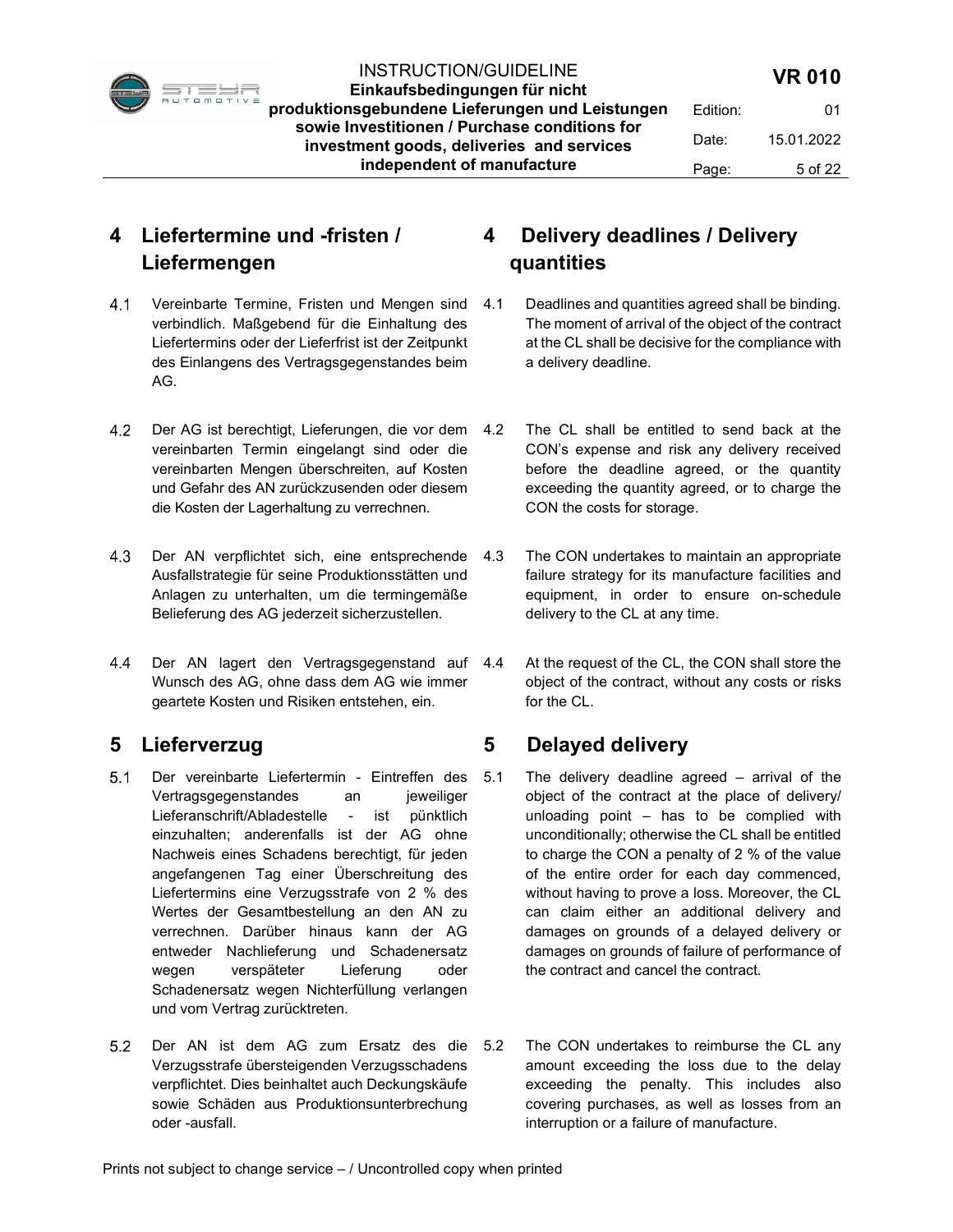

Einkaufsbedingungen für nicht produktionsgebundene Lieferungen und Leistungen sowie Investitionen / Purchase conditions for investment goods, deliveries and services independent of manufacture

- 5.3 Bei Lieferung vor dem vereinbarten Liefertermin, 5.3 die nur mit Zustimmung des AG erfolgen darf, beginnen die daran geknüpften Fristen erst mit dem ursprünglich vereinbarten (späteren) Termin.
- 5.4 Der AG ist nicht verpflichtet, den AN auf 5.4 möglichen Verzug aufmerksam zu machen. Die Verzugsstrafe und/oder der Schadenersatz gelten nicht als erlassen, wenn die Lieferung entweder ganz oder teilweise ohne Vorbehalt angenommen und/oder bezahlt wurde.
- 5.5 Ist durch ein Ereignis höherer Gewalt oder durch 5.5 nachträgliche Anforderungen seitens des AG eine Einhaltung des Liefertermins unmöglich, so muss dies dem AG unverzüglich schriftlich angezeigt werden, andernfalls kann ein Anspruch auf Verlängerung des Liefertermins nicht berücksichtigt werden. Bei berechtigter Forderung einer Verlängerung des Liefertermins ist der neue Termin schriftlich zu vereinbaren. Für die Überschreitung dieses Termins gelten die ursprünglich vereinbarten Bedingungen.

# 6 Verpackung / Versand / Ursprungsnachweis

6.1 Sofern keine abweichenden Vereinbarungen 6.1 getroffen wurden, ist die Form der Verpackung vom AN unter Berücksichtigung der spezifischen Anforderungen des zu liefernden Vertragsgegenstandes sowie unter Bedachtnahme auf die Verpackungsvorschriften des AG in der jeweils letztgültigen Fassung selbständig auszuwählen. Die Verpackung muss so erstellt werden, dass jegliche Art von Beschädigung und Korrosion des Vertragsgegenstandes während des Transportes sowie einer Lagerung für die Dauer von zumindest 3 Monaten unter den üblichen Lagerbedingungen beim AG bzw. AN ausgeschlossen ist.

- If upon an agreement with CL delivery is made before the delivery deadline, terms depending on the delivery shall only begin at the deadline originally agreed (i.e. the later deadline).
- The CL shall not be obliged to draw the CON's attention to a probable delay of delivery. The delay penalty and/or damages shall not be considered as remitted if the entire delivery, or part of, has been accepted without reserve and/or been paid.
- If due to force majeur or to requirements ex post of the CL the delivery deadline cannot be complied with, the CL must be immediately notified in writing, otherwise a claim to the prolongation of the delivery term cannot be taken into consideration. If the claim to prolong the delivery deadline is considered justifiable, the new deadline has to be agreed in writing. Provisions originally agreed shall also apply should this deadline be exceeded.

# 6 Packaging / Shipping / Certificate of origin

Unless otherwise agreed, the sort of packaging shall be chosen by the CON, who shall take into account the specific requirements of the object of the contract to be delivered, as well as the packaging provisions of the CL in their latest applicable version. Packaging must be such that any kind of damage and corrosion of the object of the contract is excluded during shipment and 3 months storage under the usual storage conditions with the CL or CON.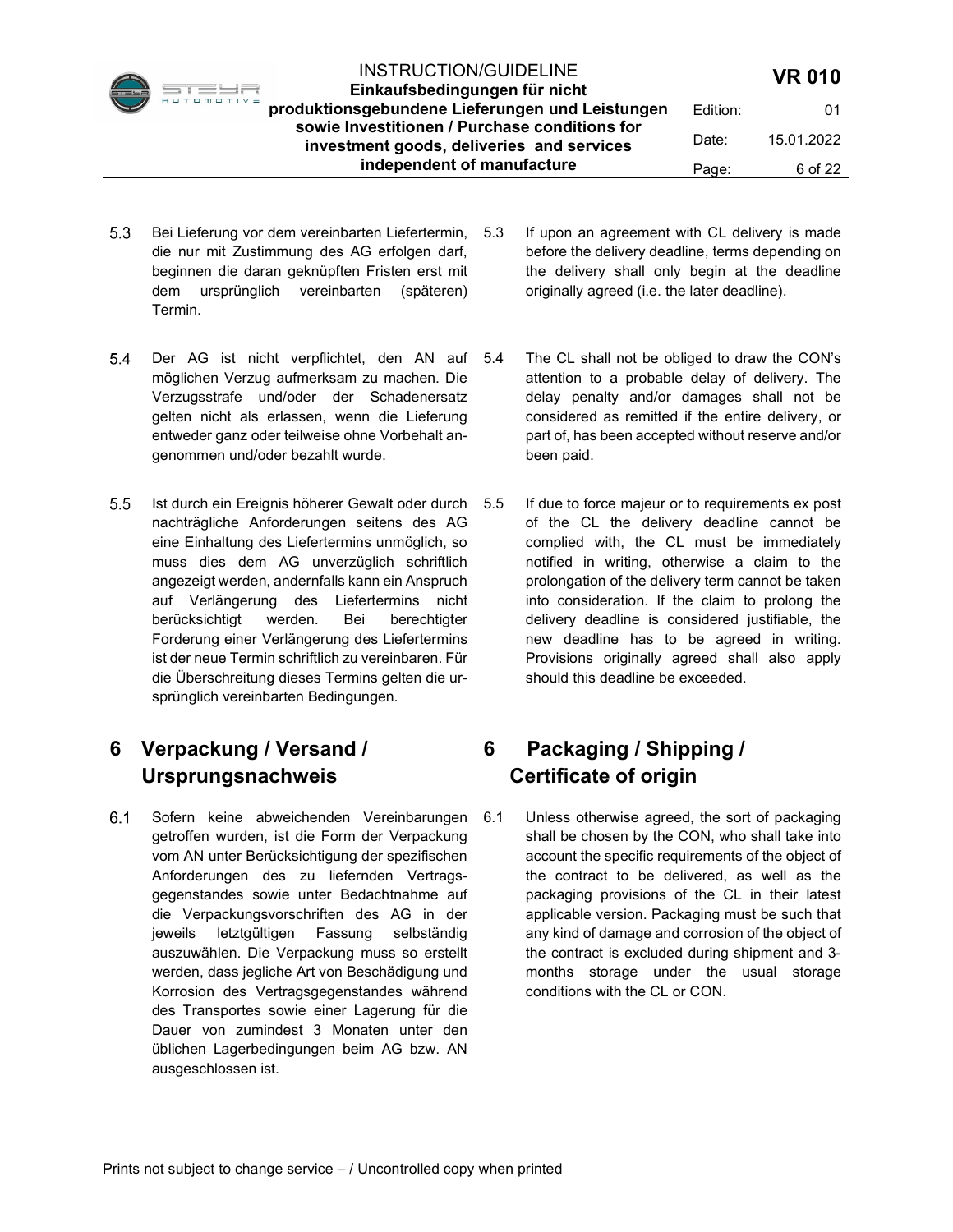

Einkaufsbedingungen für nicht produktionsgebundene Lieferungen und Leistungen sowie Investitionen / Purchase conditions for investment goods, deliveries and services independent of manufacture Page: 7 of 22

Edition: 01 Date: 15.01.2022

- 6.2 Die Kennzeichnung, Verpackung, Beschriftung, Identifizierung und Abfertigung der bestellten Vertragsgegenstände müssen in Übereinstimmung mit den Anforderungen des AG erfolgen. Lieferscheine müssen zumindest die Bestellnummer, gelieferte Menge und Benennung des Vertragsgegenstandes sowie die Lieferanschrift/Abladestelle enthalten.
- 6.3 Die Verpackung muss sowohl ein Umladen mit 6.3 Hand als auch mit Hilfe von Kränen, Elektrokarren, Hebezeugen und anderen Transporteinrichtungen ermöglichen, soweit der Umfang und das Gewicht der verschiedenen Kollis dies gestattet.
- 6.4 Der AN ist verpflichtet, dem AG alle 6.4 Mehraufwendungen, resultierend aus der Nichteinhaltung einer der vorbeschriebenen Bestimmungen zu ersetzen.
- 6.5 Für alle vereinbarten Handelsklauseln gelten die 6.5 Incoterms jeweils letztgültiger Fassung.
- 6.6 Der zollrechtliche Ursprung der 6.6 Vertragsgegenstände oder ein Ursprungswechsel ist dem AG unverzüglich und unaufgefordert anzuzeigen. Der AN haftet für sämtliche Nachteile, die der AG durch eine nicht ordnungsgemäße oder verspätete Abgabe der Lieferantenerklärung entstehen. Soweit erforderlich, hat der AN seine Angaben zum Warenursprung mittels eines von seiner Zollstelle bestätigten Auskunftsblattes nachzuweisen. Allfällige Mehrkosten aus Ursprungs-wechsel sind jedenfalls vom AN zu tragen.
- 6.7 Nachnahmesendungen werden nicht 6.7 angenommen. S.O.D. parcels shall not be accepted.

dispatching of the objects of the contract ordered must comply with the CL's requirements. Delivery notes must show at least the order number, quantity supplied and designation of the object of the contract, as well as the delivery address/unloading point.

6.2 The labelling, marking, packing, identification and

- The packaging must allow handling by hand or with the aid of cranes, electric carts, hoisting devices and other handling devices, as far as the size and the weight of the individual parcels allow.
- The CON undertakes to reimburse the CL any extra expense resulting from the non-compliance with a provision.
- The Incoterms as amended will apply to all agreed trade clauses.
- The origin of the objects of the contract or a change of origin according to customs law has to be notified to the CL immediately and without request. The CON shall be liable for all losses accruing to the CL because of an improper or delayed submittal of the supplier's declaration. If necessary, the CON shall justify its allegations regarding the origin of the goods with an information sheet confirmed by its customs office. Any extra costs accruing from the change of origin shall in any case be borne by the CON.

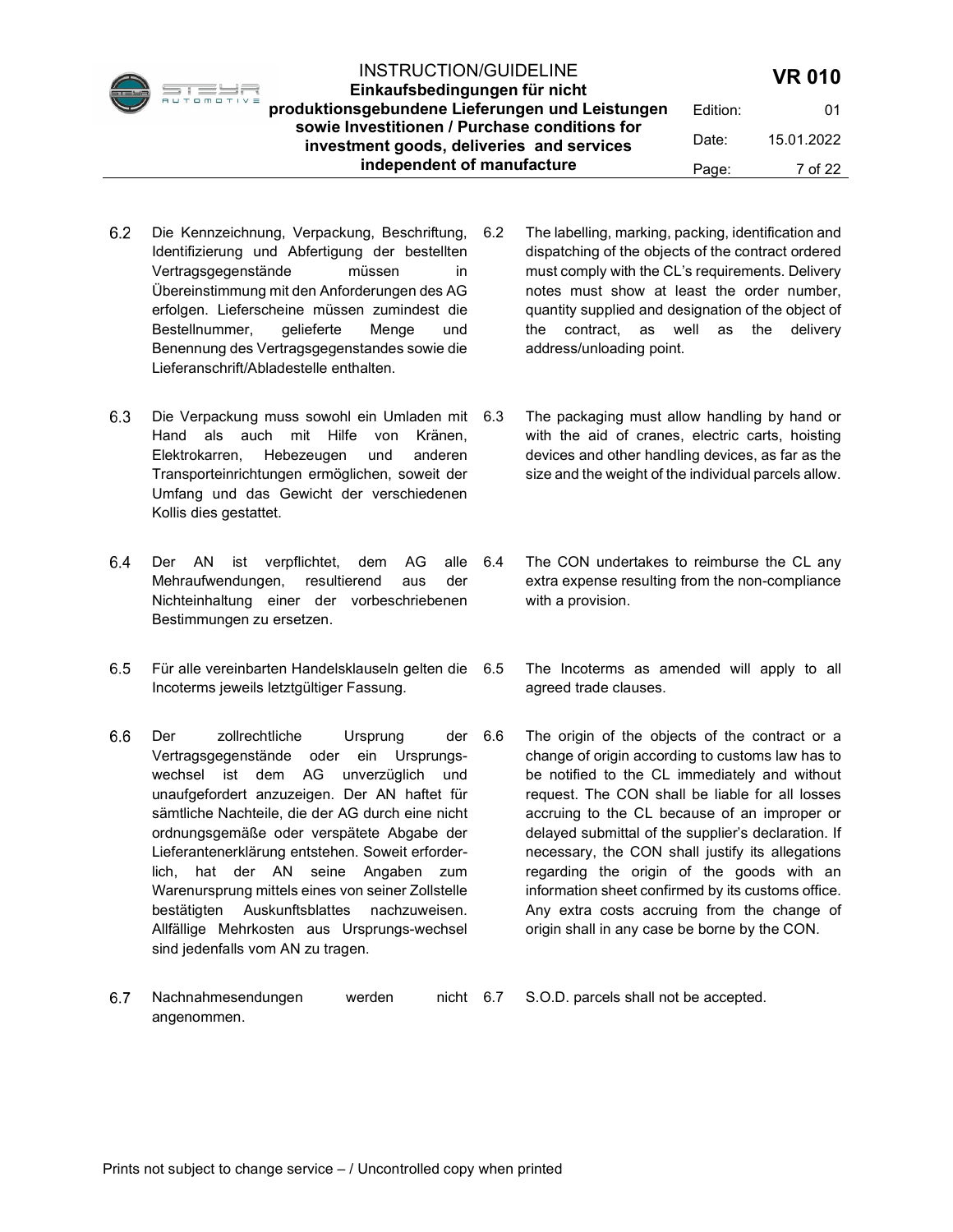

Einkaufsbedingungen für nicht produktionsgebundene Lieferungen und Leistungen sowie Investitionen / Purchase conditions for investment goods, deliveries and services independent of manufacture

Date: 15.01.2022

# 7 Werkzeuge

- Werkzeuge sind alle Fertigungsmittel (Versuchs- /Testwerkzeuge, Prototypenwerkzeuge, Serienwerkzeuge, Spezialgeräte, Sekundärtechnik, Gestelle, Halterungen, Muster, Modelle, Gussformen, Formwerkzeug, Modellformen, Vorlagen, Steuervorrichtungen, Messgeräte, Testeinrichtungen aller Art, Zubehör, einschließlich Dokumentation und aller CAD-Datensätze etc.), die ausschließlich zur Herstellung und Prüfung des vom AN für den AG zu fertigenden, in der Bestellung definierten Produkte benötigt werden.
- 7.2 Die Werkzeuge müssen in wirtschaftlicher und 7.2 technischer Weise die Fertigung der in der Bestellung definierten Produkte in der geforderten Qualität und Funktion gewährleisten und geeignet sein, den dem AN genannten Serien- und/oder Ersatzteilbedarf abzudecken.
- 7.3 Das Eigentum an Werkzeugen geht mit Zahlung 7.3 von 70% des Betrags der Werkzeug-Bestellung auf den AG über.
- 7.4 Sollte ein Anteil der Gesamtkosten über eine 7.4 separat festgelegte Quote innerhalb von Teilzahlungen (Einzelteile, Einzelleistungen etc.) für die Werkzeuge geleistet werden, so geht das Eigentum an den Werkzeugen mit der Bezahlung der Gesamtwerkzeugkosten an AG über. Der AG ist berechtigt, jederzeit durch vorzeitige Bezahlung des nicht amortisierten Anteiles (abzüglich der vereinbarten Verzinsung) Eigentum an den Werkzeugen zu erwerben.
- 7.5 Wird zwischen dem AG und dem AN vereinbart, 7.5 dass keine Werkzeugkosten bezahlt oder die Kosten der Werkzeuge vom AG nur bezuschusst werden, so bleibt der AN Eigentümer der von ihm oder durch einen Dritten hergestellten Werkzeuge. In diesem Fall räumt der AN dem AG an diesen ein Vorkaufsrecht ein und etwaig erbrachte Zuschüsse des AG sind auf den Kaufpreis anzurechnen.

# 7 Tools

- 7.1 Tools are manufacture means (experimental/testtools, prototype tools, series tools, special equipment, secondary equipment, racks, grips, patterns, models, molds, forming tools, dies, templates, control devices, gauges and test equipment of all kinds, accessories, including documentation and all CAD-data-sets etc.) used to manufacture and test the products to be manufactured by the CON for the CL as defined in the order.
- From an economical and technical point of view, the tools must ensure the manufacture of the products defined in the order according to the quality and function required; moreover, they must be appropriate to cover the need of serial and/or spare parts notified to the CON.
- Title to the Tooling passes to the CL upon payment of 70% of the amount of the Tooling Order.
- If a certain part of the total costs is paid on grounds of a quota separately agreed by means of instalments (spare parts, individual services, etc.) for the tools, the ownership of the tools shall be transferred to the CL as soon as the total costs of the tools are paid. The CL shall be entitled to acquire the ownership of the tools by an earlier payment of the part not yet paid off (less the agreed interest rate).
- If the CL and the CON agree that no tool costs are paid or if the costs of tools are only authorized by the CL, the CON shall remain the owner of the tools it or a third party provides. In this event the CL grants the CON a pre-emption right, and any subsidies paid by the CL shall be imputed to the purchase price.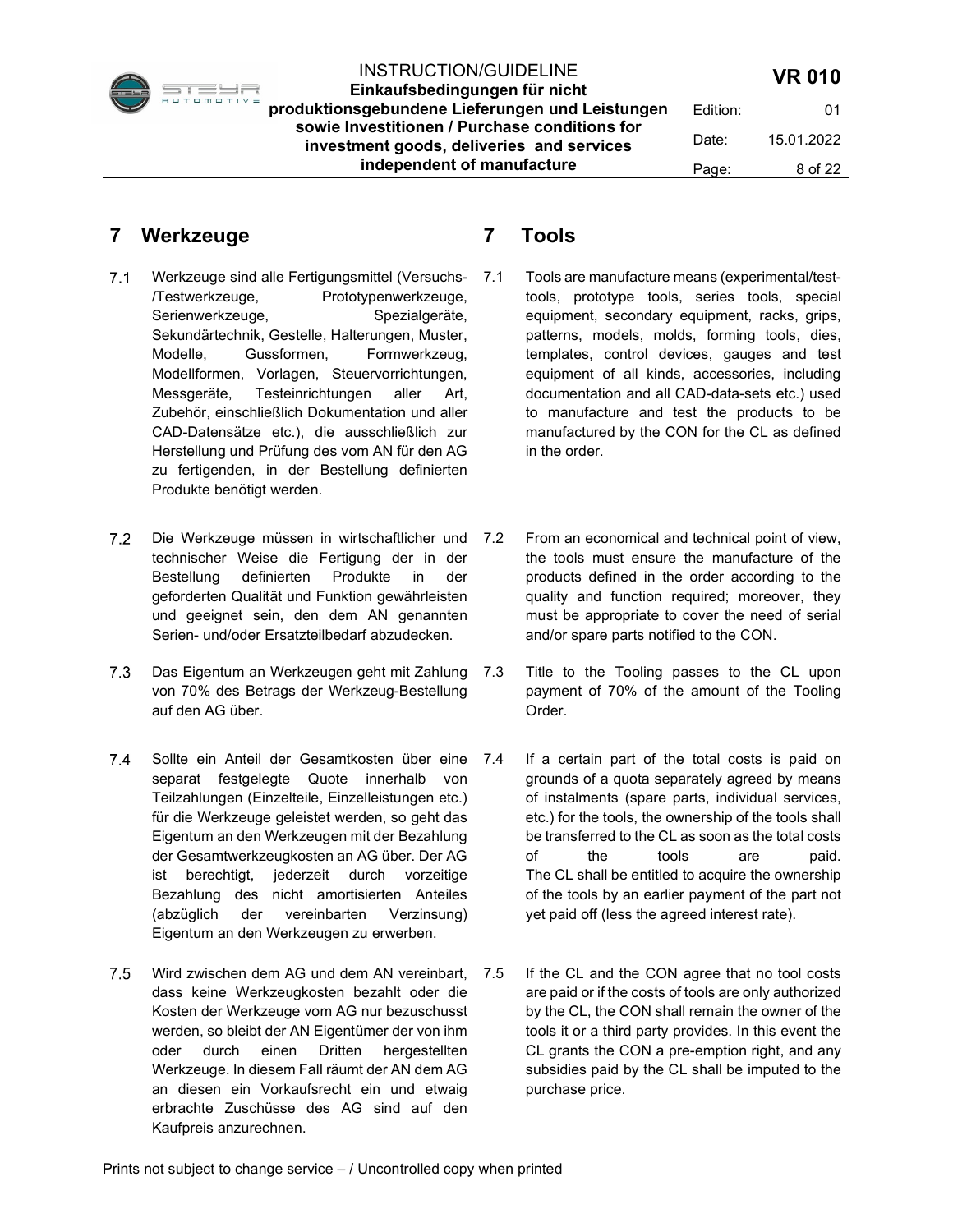

Einkaufsbedingungen für nicht produktionsgebundene Lieferungen und Leistungen sowie Investitionen / Purchase conditions for investment goods, deliveries and services independent of manufacture Edition: 01 Date: 15.01.2022 Page: 9 of 22

- 7.6 Wartung, Instandhaltung, Instandsetzung, 7.6 Erneuerung sowie Versicherung der Werkzeuge erfolgt durch den AN auf dessen Kosten.
- 7.7 Im Falle von Änderungen der Werkzeuge auf 7.7 Verlangen des AG sind die Auswirkungen hinsichtlich der Mehr- oder Minderkosten angemessen einvernehmlich zu regeln.
- 7.8 Nach erfolgter Bezahlung gehen die Werkzeuge 7.8 in das Eigentum des AG über. Bis auf Widerruf werden sie dem AN zur Herstellung, Prüfung und Wartung der vom AG bestellten und vom AN zu liefernden Produkte leihweise überlassen.

Die Werkzeuge werden vom AN ordnungsgemäß in Verwahrung genommen und vom AN auf eigene Kosten gegen alle Risiken in angemessener Höhe versichert. Der AN tritt Ansprüche aus dem Versicherungsvertrag wegen der Beschädigung der Werkzeuge in Höhe des Prozentsatzes, zu dem der AG die Kosten erstattet hat, an den AG ab.

Die Werkzeuge im "Eigentum des AG" müssen als solche gekennzeichnet sein und dürfen nicht für bzw. durch Dritte verwendet oder Dritten überlassen oder an solche verpfändet werden, außer der AN wird schriftlich vom AG hierzu autorisiert.

Eingriffe Dritter in die Rechte des AG müssen dem AG unverzüglich mitgeteilt werden, sofern der AN hiervon Kenntnis erhält. Der AN haftet für die Vernichtung, Verschlechterung, Beschädigung oder Entwendung des in seinem Besitz befindlichen Eigentums des AG.

Der AG wird den AN schriftlich benachrichtigen, sobald die Werkzeuge nicht mehr benötigt werden und ihm hinsichtlich der weiteren Disposition entsprechende Instruktionen erteilen.

Auf Anforderung erhält der AG vom AN Zeichnungen und sonstige Konstruktionsunterlagen zu den Werkzeugen sowie sämtliche Detailinformationen wie in den "Werkzeugspezifikationen" des AG in der jeweils letztgültigen Fassung definiert.

Sollte der AG vor Fertigstellung der Werkzeuge

- The preventive maintenance, maintenance, repair, renewal and insurance of the tools shall be made by the CON at its own expense.
- If the CL requires a change of the tools, any effect regarding additional or reduced costs shall be duly agreed.
- If tools are paid, ownership shall be transferred to the CL. The tools shall be lent to the CON for the manufacturing, testing and maintenance of the products ordered by the CL and delivered by the CON.

The tools shall be duly taken into custody by the CON and insured by the CON at its own expense against all risks in an appropriate amount. The CON shall assign to the CL any claim from the insurance contract from a damage of the tools up to the percentage to which the CL has reimbursed the tools.

Tools "owned by the CL" must be marked as such and must neither be used for or by third parties, nor be pledged to third parties, unless the CON is authorized to do so in writing by the CL.

The CL must be notified immediately of encroachments of third parties into the CL's rights, provided that the CON is aware of it. The CON shall be liable for the destruction, degradation, damaging or abstraction of any object held by CON and owned by CL.

The CL shall notify the CON in writing if tools are no longer used and give instructions on how to dispose of them.

Upon request, the CL shall obtain from the CON all drawings and any other design documents regarding the tools, as well as any detail as defined in the latest applicable version of the "tool terms of reference" of the CL.

Should the CL determine that the completion of the tools shall be cancelled for any reason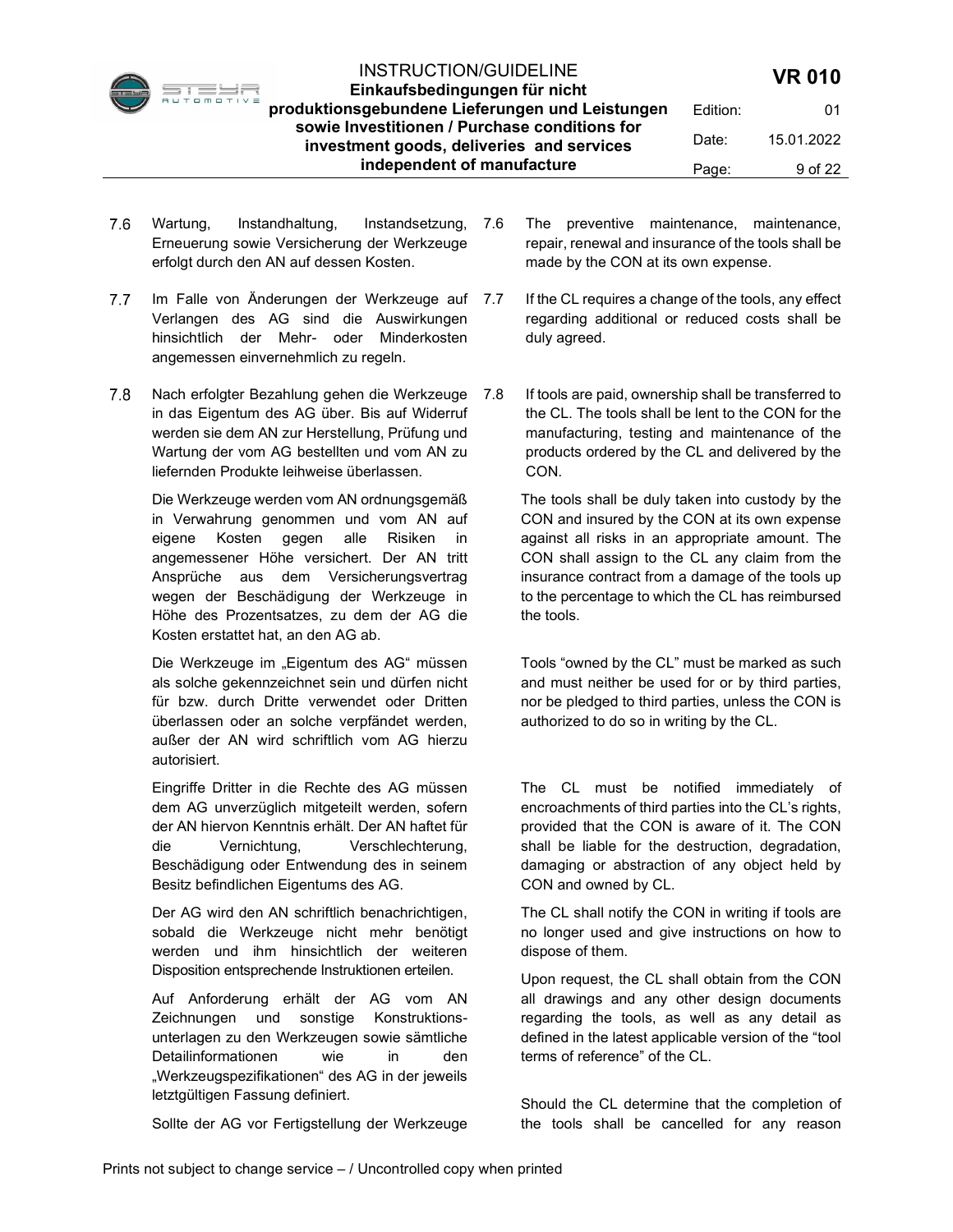Einkaufsbedingungen für nicht produktionsgebundene Lieferungen und Leistungen sowie Investitionen / Purchase conditions for investment goods, deliveries and services independent of manufacture Edition: 01

Date: 15.01.2022 Page: 10 of 22

aus irgendwelchen Gründen bestimmen, dass die weitere Arbeit daran einzustellen ist, wird der AG die bis dahin nachweislich entstandenen Kosten übernehmen, wobei der AG sich ausdrücklich vorbehält, den Kostennachweis des AN vor Ort zu prüfen. Nach Bezahlung erwirbt der AG das Eigentums- und Verfügungsrecht über die teilfertigen Werkzeuge entsprechend Punkt 7.4.

Der AG behält sich das Recht vor, die beim AN befindlichen Werkzeuge jederzeit während der üblichen Geschäftszeiten zu besichtigen bzw. zu inspizieren. Der AG behält freies Verfügungsrecht über die Werkzeuge und jederzeit freien Zutritt zum Firmengelände des AN, um dieses Recht wahrzunehmen.

## 8 Mängelanzeige

Mängel am Vertragsgegenstand hat der AG, sobald sie nach den Gegebenheiten eines ordnungsgemäßen Geschäftsablaufes festgestellt werden, dem AN unverzüglich schriftlich anzuzeigen. Insoweit verzichtet der AN auf den Einwand der verspäteten Mängelrüge. Im Übrigen ist die Wareneingangsprüfung beim AG nur eine ergänzende, nicht obligatorische Qualitätssicherungsmaßnahme. Der AN ist daher für die einwandfreie und dokumentationskonforme Qualität seiner Erzeugnisse allein und voll verantwortlich und verzichtet daher ausdrücklich auf die Einrede der nicht oder nicht gehörig durchgeführten Mängelrüge gemäß § 377 UGB.

## 9 Qualität

Der AN hat für die Entwicklung, Herstellung und Lieferung des Vertragsgegenstandes die anerkannten Regeln und den letzten Stand der Technik und die spezifischen Anforderungen und Vorschriften des AG einzuhalten und ist verpflichtet, gesetzliche Vorschriften, denen der Vertragsgegenstand unterliegt zu beachten und einzuhalten. Ebenso sind allfällige Standards und Benutzungsvorschriften eines Dritten, dessen whatsoever, the CL will bear all costs accrued and justified up to then, but shall reserve the express right to verify the CON's proof on site. Upon payment the CL shall acquire the right of ownership and of disposal of the seminfinished tools according to item 7.4.

The CL shall reserve the right to inspect the tools stored at the CON's premises at any time during the normal working hours. CL retains free right of disposal of the tools and free access to the CON`s premises at all times in order to exercise this right.

8 Notice of defect(s)

The CL shall immediately notify the CON of any defect discovered in the framework of the normal and due course of business in writing, insofar as the CON shall renounce objection to a late filing of a complaint in respect of a defect of goods. Moreover the CL's goods incoming inspection is only an additional, non-compulsory quality assurance measure. The CON is entirely and solely responsible and liable for a faultless quality of its products, compliant with the documentation, and shall expressly renounce objection to the CL not having filed or having badly filed a complaint in respect of a defect of goods according to § 377 UGB (Trade Act).

# 9 Quality

The CON shall comply with the development, manufacture and delivery of the object of the contract according to the acknowledged rules of technology, the state of the art and the specific requirements and provisions of the CL and shall undertake to comply with and fulfil all legal provisions to which the object of the contract is subject. Moreover, any latest version of any standards and instructions for use of a third party

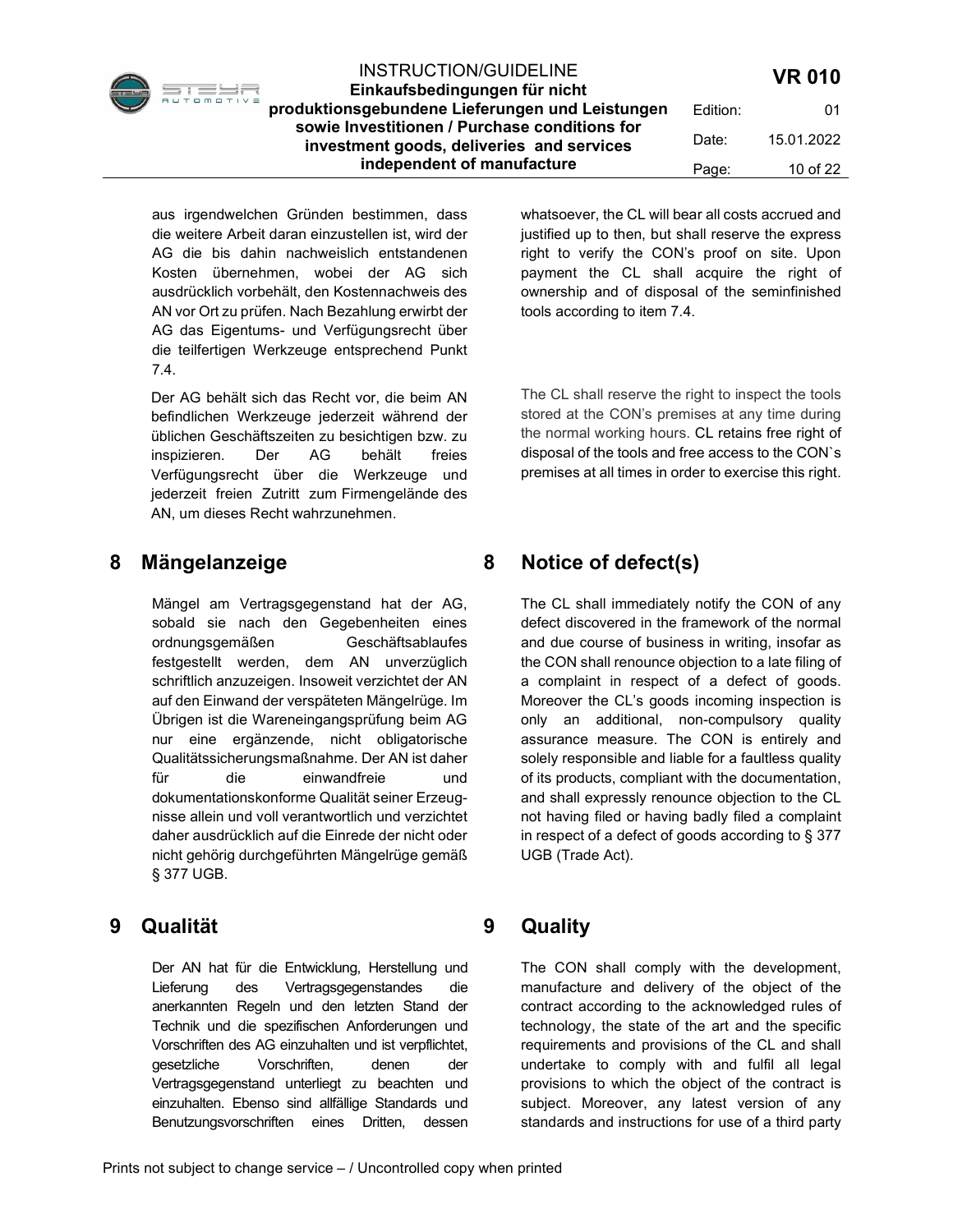

#### INSTRUCTION/GUIDELINE Einkaufsbedingungen für nicht

produktionsgebundene Lieferungen und Leistungen sowie Investitionen / Purchase conditions for investment goods, deliveries and services independent of manufacture

Date: 15.01.2022 Page: 11 of 22

Produkt(e) zur Fertigung des Vertragsgegenstandes verwendet wird bzw. werden, gemäß dem jeweils letztgültigen Stand zu erfüllen.

# 10 Sicherheit und Umwelt (Mindestanforderungen)

- 10.1 Jede Lieferung muss den Regelungen des nationalen ArbeitnehmerInnen Schutzgesetzes in der jeweils letztgültigen Fassung entsprechen.
- 10.2 Der AN verpflichtet sich zur vorschriftskonformen Kennzeichnung des Vertragsgegenstandes, wenn dieser sicherheits- oder umweltrelevante Eigenschaften aufweist.
- 10.3 Jeder Lieferung müssen die relevanten letztgültigen Sicherheitsdatenblätter beigelegt werden.
- Alle Behälter mit sicherheits- bzw. umweltrelevantem Inhalt müssen durch internationale Gefahrenkennzeichnung sowie durch Hinweise in deutscher Sprache eindeutig gekennzeichnet sein.

# 11 Garantie

- 11.1 Der AN garantiert die sachgemäße, dem neuesten Stand der Technik und dem Einsatzzweck entsprechende Konstruktion, Güte der Ausführung, Funktion und Leistung, Verwendung tadellosen Materials, Vollständigkeit und Einhaltung der spezifischen Anforderungen und Vorschriften des AG sowie die Einhaltung aller sonstigen zugesicherten Eigenschaften für die Dauer von 36 Monaten ohne Schichtbegrenzung ab dem vereinbarten Inbetriebnahmetermin oder dem Termin der Anlagenendabnahme, je nachdem welches Ereignis später eintritt.
- 11.2 Der AN ist verpflichtet, den Vertragsgegenstand vollständig zu liefern bzw. die diesbezüglichen Leistungen termingerecht zu erbringen,

the product(s) of who is (are) used to manufacture the object of the contract shall have to be fulfilled.

# 10 Safety and environment (minimum requirements)

- 10.1 Every delivery shall comply with the rules of the latest applicable version of the national employee protection act.
- 10.2 The CON undertakes to mark and label the object of the contract according to the applicable provisions and rules if it has safety or environment relevant properties.
- 10.3 The latest applicable relevant version of safety data sheets shall be enclosed in each delivery.
- 10.4 All containers of safety or environment relevant contents shall be marked and labelled with international hazard labels, as well as with clearcut indications in German language.

# 11 Warranty

- 11.1 The CON guarantees the appropriate, state-ofthe-art design, execution quality, function, use of faultless material, completeness of and compliance with the specific requirements and provisions of CL of the design according to its use, as well as its compliance with all other properties guaranteed during a 36-month term without limitation to shifts from the day of start-up or the day of the acceptance of the equipment, according to whichever event may occur later.
- 11.2 The CON undertakes to deliver the entire object of the contract and/or to perform services on time, regardless of whether or not all deliveries and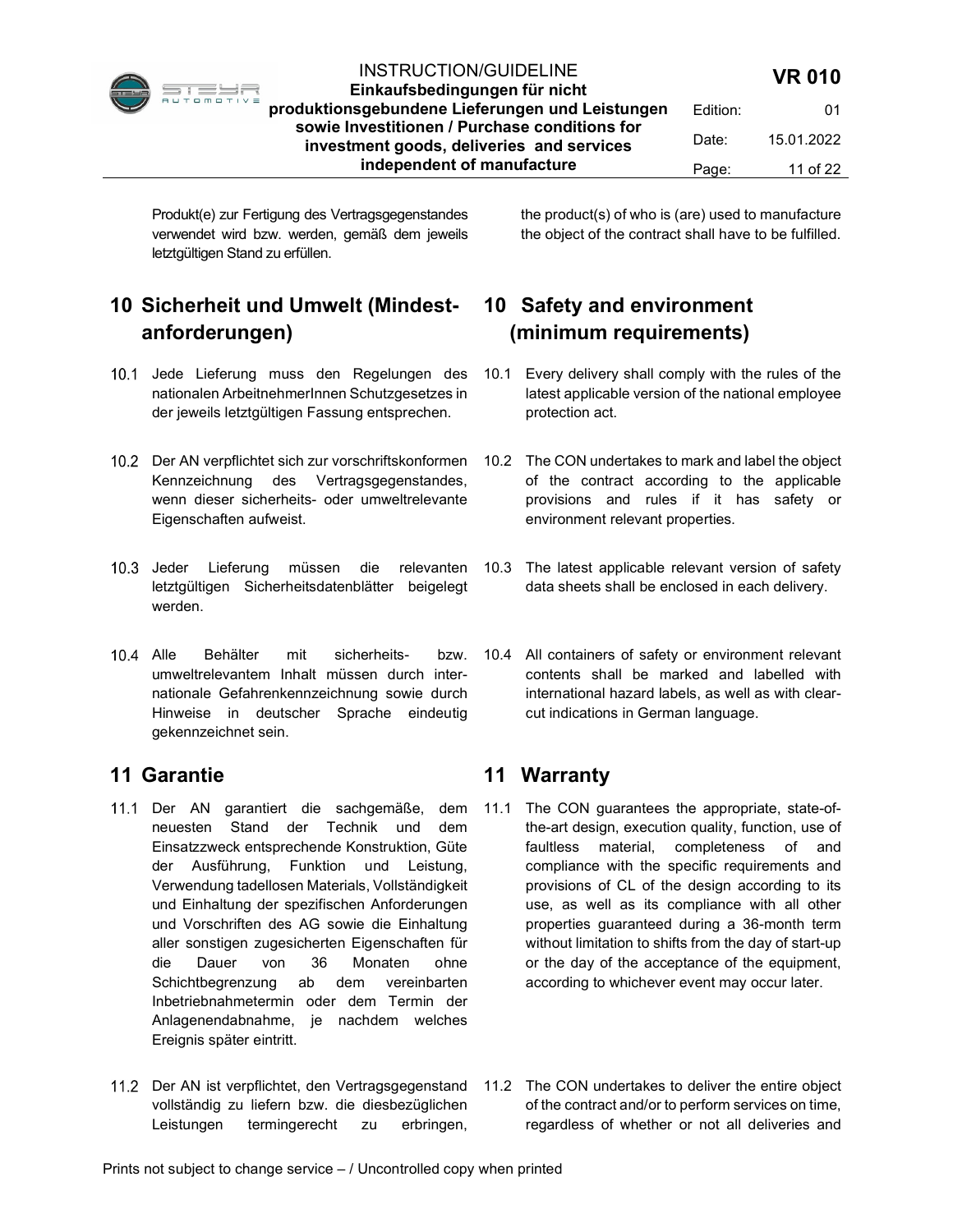Date: 15.01.2022 Page: 12 of 22

unabhängig davon, ob alle dazu erforderlichen Lieferungen und Leistungen, die für den einwandfreien Produktionsbetrieb notwendig sind, in den Spezifikationen detailliert angeführt sind. Außerdem garantiert der AN, dass auch alle nicht ausdrücklich in den Spezifikationen erwähnten Einzel-, Zubehör-, Ergänzungs- und Anschlussteile, Schutzvorrichtungen, Leitern, Bedienungspodeste, Laufstege, etc. – soweit sie für die Vervollständigung und den Betrieb des vom AN zu liefernden Vertragsgegenstandes, zur Erreichung und Einhaltung der bedungenen Eigenschaften und der Sicherheit notwendig sind – von diesem mitgeliefert werden.

Erforderliche Spezialwerkzeuge für die Einstellung und Wartung des Vertragsgegenstandes sowie eventuell nötige Fundament- und Befestigungsschrauben sind ebenfalls mitzuliefern.

- 11.3 Bei Lieferung fehlerhafter Vertragsgegenstände ist zunächst dem AN Gelegenheit zum Nachbessern oder Nachliefern zu geben, es sei denn, dass dies dem AG nicht zumutbar ist. Kann dies der AN nicht durchführen oder kommt er dem nicht unverzüglich innerhalb der vom AG gesetzten Frist nach, so kann der AG vom Vertrag zurücktreten und den Vertragsgegenstand auf Kosten und Gefahr des AN zurücksenden. In dringenden Fällen ist der AG ohne Setzung einer Nachfrist berechtigt, die Nachbesserung selbst vorzunehmen oder durch einen Dritten ausführen zu lassen. Hierdurch entstehende Kosten trägt der AN.
- 11.4 Wird der Fehler erst nach Ingebrauchnahme 11.4 festgestellt (z.B. infolge eines verdeckten Mangels), beginnt die oben genannte Garantiefrist mit dem Zutage treten dieses Mangels und kann der AG weiterhin die oben festgelegte Garantie in Anspruch nehmen und verzichtet der AN daher ausdrücklich auf den Einwand der verspäteten Mängelrüge.

In diesem Falle werden dem AN die Kosten gem. Punkt. 11.3 sowie die Kosten der Demontage und Montage angelastet, die für die Beseitigung des services necessary for a flawless manufacturing operation have been detailed in the terms of reference. Moreover the CON guarantees that even those individual, accessory, additional and connection parts, protection devices, ladders, operation platforms, catwalks, etc. Which are not expressly mentioned in the terms of reference but necessary for the completeness and operation of the object of the contract to be delivered, or for the achievement of and the compliance with the properties and safety required, shall be delivered by the CON.

Special tools necessary for the adjustment and maintenance of the object of the contract, as well as any necessary foundation and fastening screws shall also be delivered.

- 11.3 If the objects of the contract delivered are defective, the CON shall be granted the possibility to repair or replace the delivery, unless it is unacceptable to the CL. If the CON cannot repair or replace the delivery or cannot repair or replace the delivery immediately within the term set by the CL, the CON shall have the right to cancel the contract and send the object of the contract back to the CON at the CON's costs and risks. In urgent cases the CL shall have the right to repair defects itself or have them repaired by a third party without setting an extra term. Costs accruing from it shall be borne by the CON.
	- If the defect is discovered after the start-up (e.g. because it is hidden), the above-mentioned warranty period shall commence when the defect is disclosed. The CL shall be entitled to call on the warranty laid down above and the CON expressly renounces objection to the CL having filed a complaint in respect of a defect of goods too late.

In this event, the CON shall be charged the costs according to item 11.3 and the costs for disassembling and assembling measures

 $\overline{\phantom{a}}$ 

INSTRUCTION/GUIDELINE Einkaufsbedingungen für nicht produktionsgebundene Lieferungen und Leistungen sowie Investitionen / Purchase conditions for investment goods, deliveries and services

independent of manufacture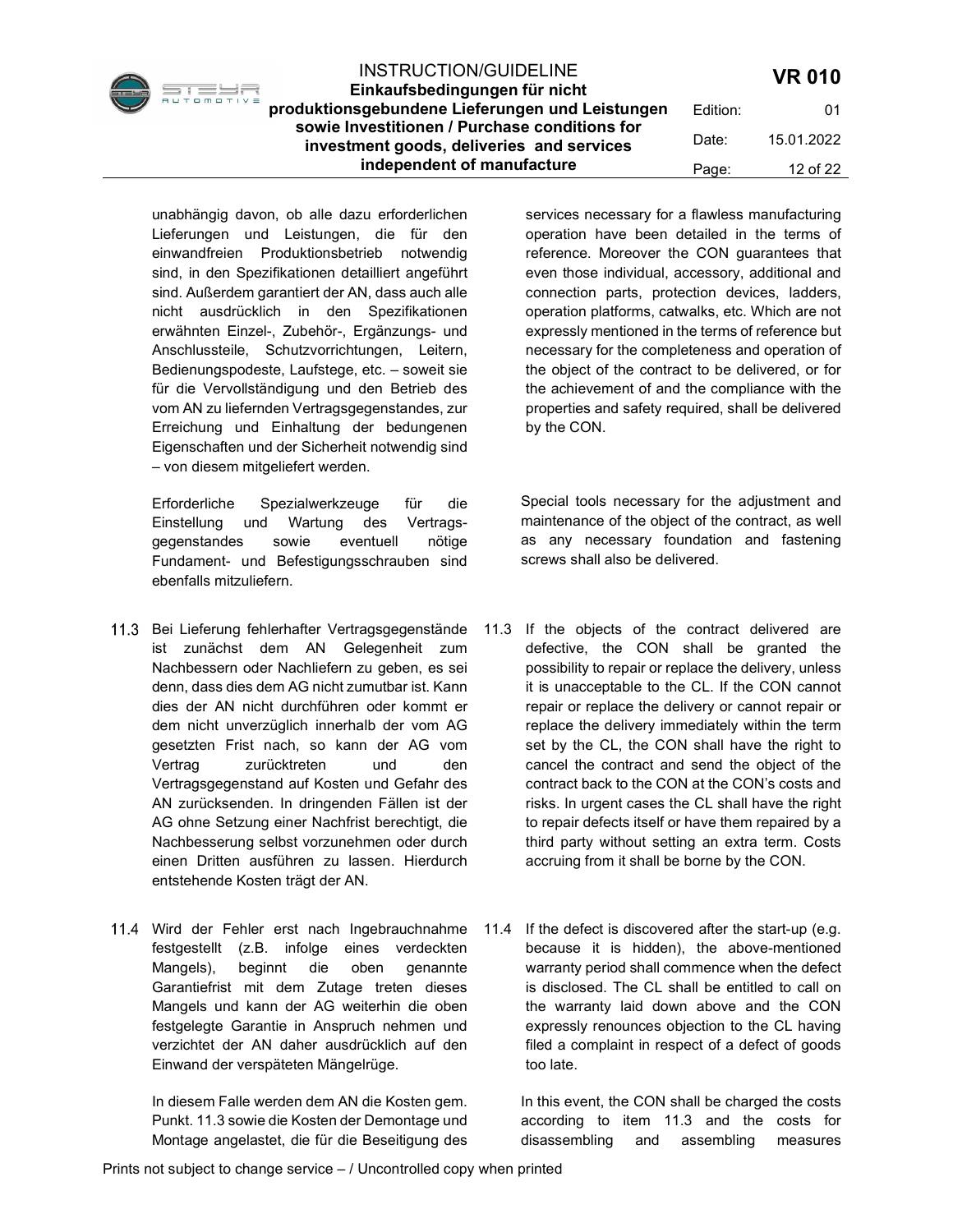Einkaufsbedingungen für nicht produktionsgebundene Lieferungen und Leistungen sowie Investitionen / Purchase conditions for investment goods, deliveries and services independent of manufacture Edition: 01 Date: 15.01.2022 Page: 13 of 22

Fehlers erforderlich sind, und zwar berechnet auf Basis des jeweils gültigen Kostensatzes des AG. Der AG ist verpflichtet, die Mängelrüge innerhalb von 3 Monaten, ab Datum der Fehlerfeststellung, dem AN vorzulegen. Dem AN sind die von ihm zu ersetzenden Vertragsgegenstände auf Verlangen und sofern nichts abweichendes vereinbart, ehestmöglich auf Kosten des AN zur Verfügung zu stellen.

- der AN gegen Nachweis auch jene Kosten, die dem AG z. B. aus Sondermaßnahmen entstehen.
- Garantiebestimmungen.

## 12 Schadenersatz / Haftung

- 12.1 Soweit nicht anders geregelt, richtet sich der Schadenersatz nach den gesetzlichen Vorschriften.
- 12.2 Wenn nicht an anderer Stelle dieser Bedingungen eine abweichende Haftungsregelung getroffen ist, ist der AN nur zum Ersatz des Schadens verpflichtet, der dem AG unmittelbar oder mittelbar infolge einer fehlerhaften oder verspäteten Lieferung, wegen Verletzung behördlicher Sicherheitsvorschriften oder aus irgendwelchen anderen, dem AN zuzurechnenden Gründen, entsteht
- 12.3 Die Schadenersatzpflicht des AN ist gegeben, wenn der AN Verursacher des Schadens ist.
- 12.4 Wird der AG auf Grund verschuldensunabhängiger Haftung nach nicht abdingbarem inländischem Recht (z. B. Produkthaftungsgesetz) oder ausländischem Recht in Anspruch genommen, tritt der AN gegenüber dem AG insoweit ein, wie er auch unmittelbar haften würde.
- Für die Kosten des AG zur Schadensabwehr (z.B. Rückrufaktion) haftet der AN, soweit er nach

necessary to repair the defect, calculated on the basis of the applicable cost rate of the CL. The CL is obliged to submit a notice of defects to the CON within 3 months from discovery of the defects. Upon request and unless otherwise agreed, the CON shall immediately obtain at its own expense the objects of the contract which it must replace.

- In allen Fällen gemäß Punkt 11.3 bis 11.4 trägt 11.5 In all events according to item 11.3 to 11.4, the CON shall also bear the proven costs accruing to the CL from special measures.
- Im Übrigen gelten die gesetzlichen 11.6 Moreover, the legal warranty provisions shall apply.

## 12 Damages / liability

- 12.1 Damages shall be according to legal regulations, unless otherwise agreed.
- 12.2 The CON undertakes to replace the CL's loss directly or indirectly due to a defective or delayed delivery, to an infringement of administrative safety rules or to any other reason for which the CON is responsible unless another liability regulation is otherwise agreed under these conditions.
- 12.3 The CON's liability for damages exists if the CON is the cause of the damage.
- 12.4 If according to mandatory national or international law (e.g. product liability act) claims are made against the CL on grounds of liability regardless of negligence or fault, the CON shall succeed to the CL's rights as if he were directly liable.
- 12.5 The CON shall be liable for the costs accruing to the CL from preventing damage (which could be

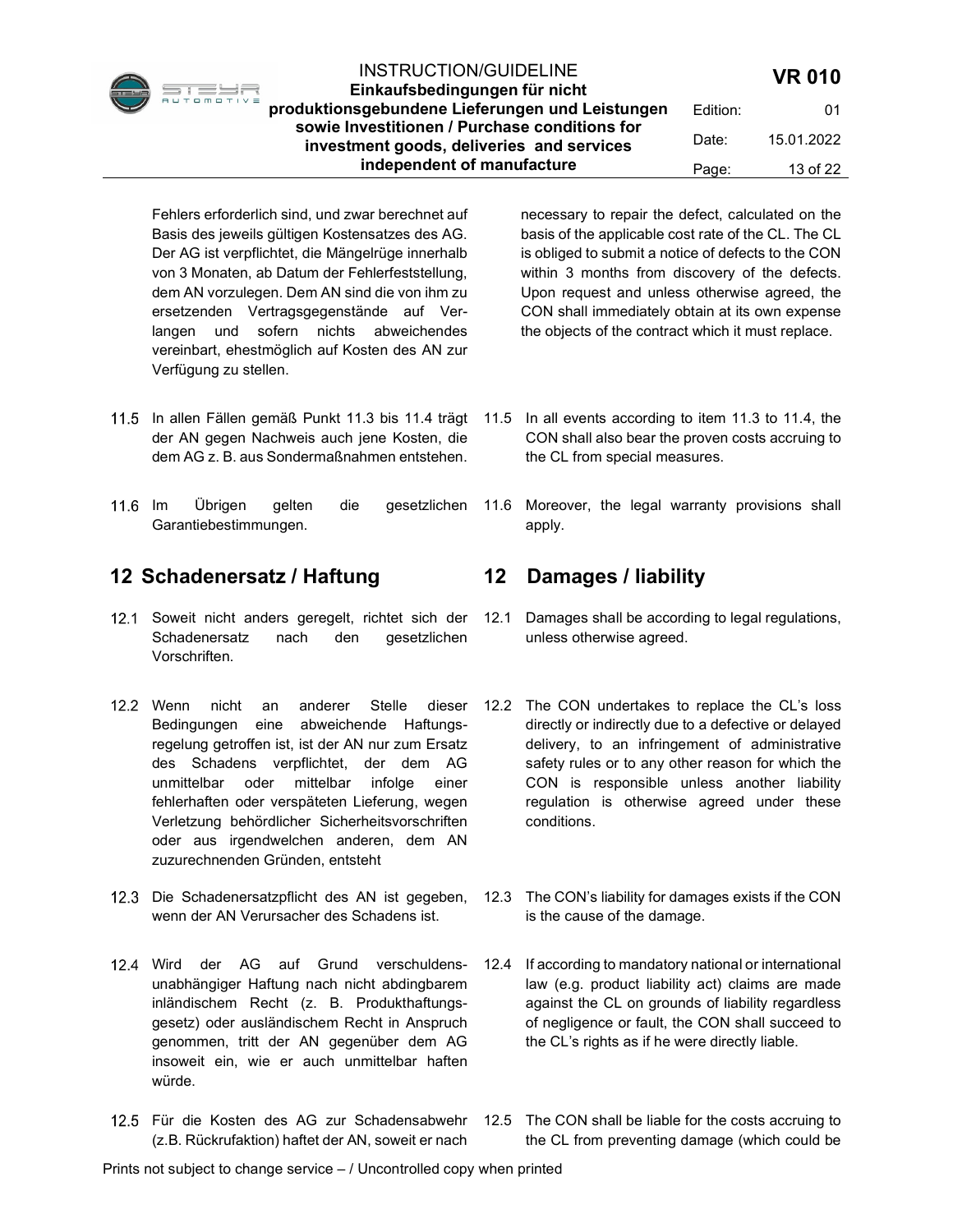

Einkaufsbedingungen für nicht produktionsgebundene Lieferungen und Leistungen sowie Investitionen / Purchase conditions for investment goods, deliveries and services independent of manufacture Edition: 01 Date: 15.01.2022 Page: 14 of 22

12.6 Der AN ist verpflichtet, sich gegen die vorstehend angeführten Risiken angemessen zu versichern und dem AG auf Verlangen diesen Versicherungsschutz nachzuweisen.

## 13 Geheimhaltung

- 13.1 Der AN verpflichtet sich, alle nicht öffentlich bekannten kaufmännischen, technischen und rechtlichen Informationen und Unterlagen, die ihm durch die Geschäftsbeziehung bekannt werden, als Geschäftsgeheimnis zu behandeln.
- 13.2 Sämtliche Unterlagen wie insbesondere Zeichnungen sowie Modelle, Schablonen, Muster und ähnliche Gegenstände dürfen unbefugten Dritten nicht überlassen oder sonst zugänglich gemacht werden. Die Vervielfältigung solcher Unterlagen und Gegenstände ist nur im Rahmen der betrieblichen Erfordernisse unter Beachtung der urheberrechtlichen Bestimmungen zulässig.
- 13.3 Unterlieferanten des AN sind vom AN entsprechend zu verpflichten.
- 13.4 Der AN darf nur mit vorheriger schriftlicher Zustimmung mit der Geschäftsverbindung werben.

# 14 Schutzrechte / Erfindungen

14.1 Der AN garantiert dem AG, über sämtliche mit der Herstellung, Lieferung und Wartung des Vertragsgegenstandes notwendigen Schutzoder Lizenzrechte zu verfügen und räumt dem AG alle mit dem ordnungsgemäßen Gebrauch des Vertragsgegenstandes zusammenhängenden Rechte unentgeltlich, zeitlich unbegrenzt und uneingeschränkt zur Mitnutzung ein. Der AN garantiert dem AG weiters, dass die bestimmungsgemäße Verwendung des Vertragsgegenstandes ohne Verletzung von Rechten physischer oder juristischer Dritte

Punkt 1 dieses Artikels verpflichtet ist. caused e.g. by a recall action), insofar as it is obliged to do this according to item 1 of this article.

> 12.6 The CON is obliged to insure itself in an appropriate manner against the abovementioned risks, and to prove coverage to the CL.

# 13 Confidentiality

- 13.1 The CON undertakes to consider as a business secret all commercial, technical and legal information not publicly known and all documents of which it may have had knowledge.
- 13.2 All documents and particularly drawings, models, patterns, samples and similar objects must not be left or made otherwise available to unauthorised third parties. The copying of such documents and objects shall only be permitted if necessary at operational level and if copyright provisions are complied with.
- 13.3 Subcontractors of the CON shall be bound accordingly by the CON.
- 13.4 The CON shall make use of the business relationship for advertising purposes upon prior approval in writing only.

# 14 Industrial property rights /Inventions

14.1 The CON guarantees the CL to hold all industrial property and/or licence rights necessary for the manufacture, delivery and maintenance of the object of the contract, and shall grant the CL all rights connected with the normal use of the object of the contract free of charge, without time limit and non-restrictively so that the CL may also use them. The CON guarantees the CL also that the appropriate use of the object of the contract will and/or cannot infringe any right of physical or

Prints not subject to change service – / Uncontrolled copy when printed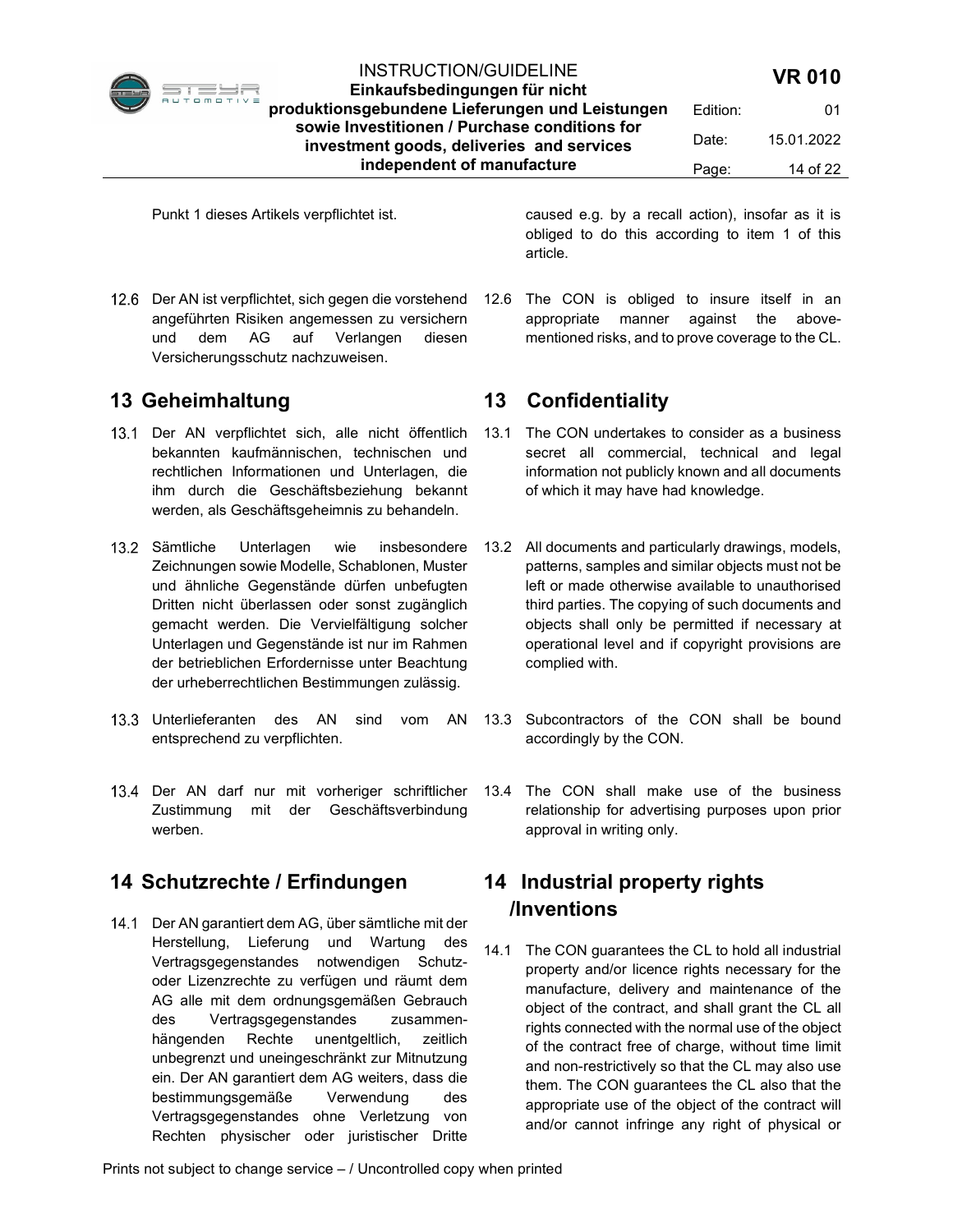

Edition: 01 Date: 15.01.2022 Page: 15 of 22

erfolgen kann bzw. erfolgen wird. legal third parties.

- vertragsgemäßer Verwendung des Vertragsgegenstandes aus der Verletzung von Schutzrechten und Schutzrechtsanmeldungen ergeben auch dann, wenn der AN kein Verschulden hieran trifft.
- Schutzrechten schad- und klaglos halten.
- unverzüglich von bekannt werdenden Verletzungsrisiken und angeblichen Verletzungsfällen zu unterrichten und einander Gelegenheit zu geben, entsprechenden Ansprüchen entgegenzuwirken.
- 14.5 Der AN wird dem AG die Benutzung von veröffentlichten und unveröffentlichten eigenen und von lizenzierten Schutzrechten und Schutzrechtsanmeldungen an dem Vertragsgegenstand mitteilen.
- 14.6 Sollten Mitarbeiter des AN in Zusammenhang mit ihrer Tätigkeit beim AG Erfindungen tätigen, so verpflichtet sich der AN, den AG hierüber unverzüglich in Kenntnis zu setzen und diese Erfindungen – sofern der AG dies wünscht – für den AN als Diensterfindungen gemäß den einschlägigen gesetzlichen Bestimmungen fristgerecht in Anspruch zu nehmen.

Der AN tritt alle seine Rechte an solchen Diensterfindungen unwiderruflich an den AG ab und verpflichtet sich weiterhin, alle im Zusammenhang mit einer künftigen Übertragung dieser Rechte auf den AG erforderlichen Erklärungen abzugeben und Unterschriften zu leisten.

# 15 Höhere Gewalt

15.1 Höhere Gewalt wie z. B. alle Formen von Krieg, Elementarkatastrophen und sonstige

- Der AN haftet für die Ansprüche, die sich bei 14.2 The CON shall be liable for all claims resulting from the infringement of industrial property rights and of the application and registration of industrial property rights even if it is not at fault.
- Der AN wird den AG wegen der Verletzung von 14.3 The CON shall indemnify the CL against any claims resulting from the infringement of industrial property rights.
- Die Vertragspartner verpflichten sich, einander 14.4 The contractual parties undertake to inform each other immediately of any infringement risks or alleged infringements and to afford each other the opportunity to work against any such claim.
	- 14.5 The CON shall inform the CL of any use of its own published or unpublished industrial property rights or licensed industrial property rights and applications and registrations of industrial property rights to the object of the contract.
	- 14.6 Should the contractor's staff members make inventions in the framework of their activities for the client, the contractor undertakes to inform the client immediately of these inventions, and to exploit them in due time on behalf of the contractor as employee inventions in accordance with the applicable legal provisions, if the client wishes him to do so.

The contractor irrevocably assigns all his rights in such service inventions to the client and undertakes also for the future to make all and any required declaration and signatures as may be required for the assignment of such rights to the client in the future.

## 15 Force Majeure

15.1 Force majeure, such as any kind of war, natural disasters or any other unpredictable and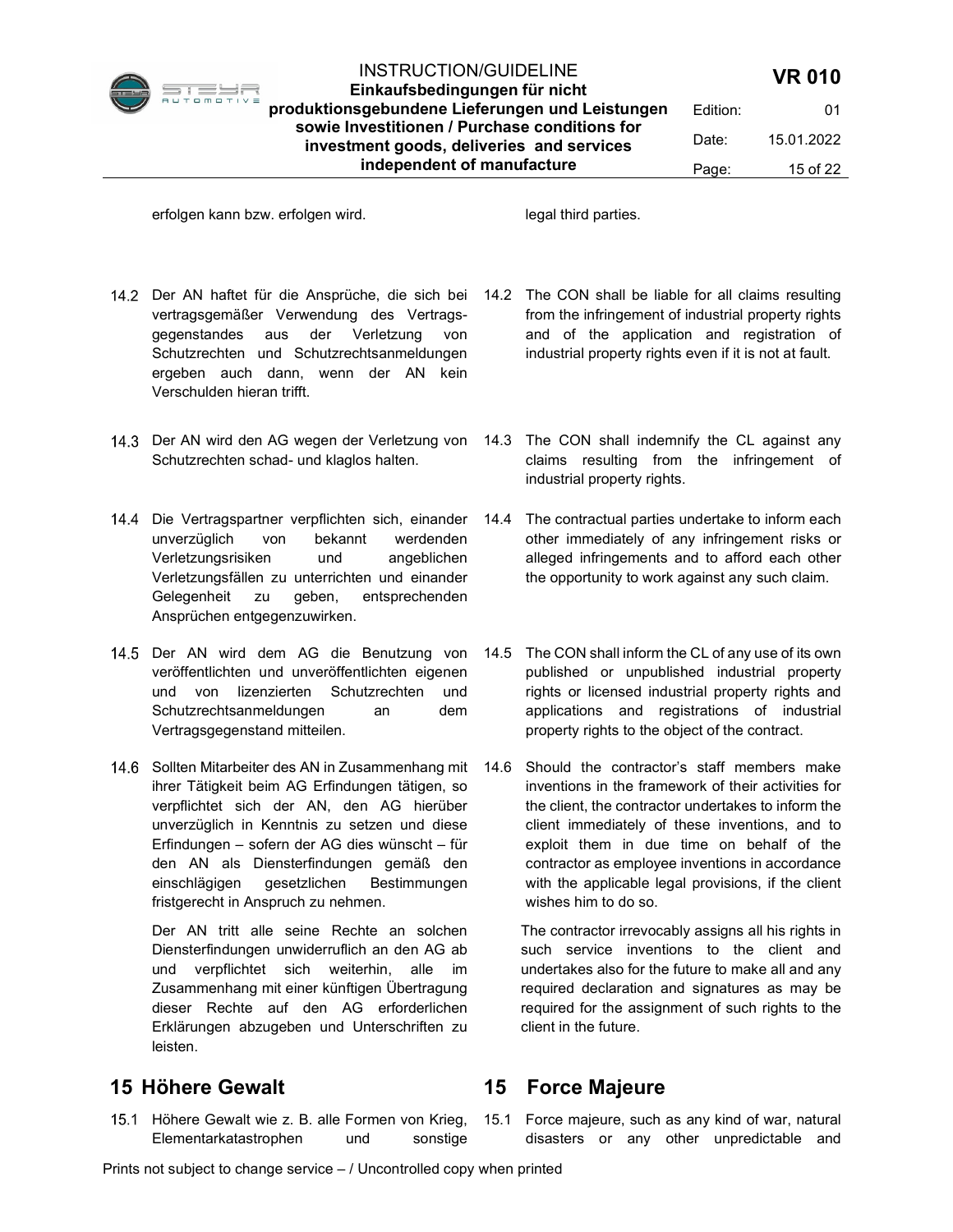

Einkaufsbedingungen für nicht produktionsgebundene Lieferungen und Leistungen sowie Investitionen / Purchase conditions for investment goods, deliveries and services independent of manufacture

Edition: 01 Date: 15.01.2022 Page: 16 of 22

unvorhersehbare und unabwendbare schwerwiegende Ereignisse befreien die Vertragspartner für die Dauer der Störung und im Umfang ihrer Wirkung von den Leistungsverpflichtungen. Die Vertragspartner sind verpflichtet, im Rahmen des Zumutbaren einander unverzüglich die erforderlichen Informationen zu geben und ihre Verpflichtungen den veränderten Verhältnissen nach Treu und Glauben anzupassen.

- 15.2 Nicht als Ereignisse höherer Gewalt werden beispielsweise Streiks, Erzeugungsfehler, Ausschuss, Versorgungsengpässe und Verzug von Sublieferanten betrachtet.
- Wenn ein Ereignis höherer Gewalt länger als 4 Wochen andauert, werden der AN und AG im Verhandlungswege eine Regelung der abwicklungstechnischen Auswirkungen suchen.

Derienige Vertragspartner, der sich auf ein Ereignis höherer Gewalt beruft, hat dies dem anderen Vertragspartner nachzuweisen.

15.4 Die Vertragspartner haben bei höherer Gewalt alle Anstrengungen zur Beseitigung bzw. Minderung der Schwierigkeiten und entstehenden Schäden zu unternehmen und den anderen Vertragspartner hierüber laufend zu unterrichten. Termine oder Fristen, die durch das Einwirken der höheren Gewalt nicht eingehalten werden können, werden um die Dauer der Einwirkung der höheren Gewalt und erforderlichenfalls um einen, im beiderseitigen Einvernehmen festzulegenden Zeitraum verlängert.

# 16 Ersatzteilversorgung

16.1 Der AN verpflichtet sich, den Vertragsgegenstand auf Anordnung des AG für die Dauer von zumindest 15 Jahren nach Inbetriebnahme oder Anlagenendabnahme – je nachdem, welches Ereignis später eintritt – zu warten, instand zu halten sowie Zu-, Umbauten

inevitable serious events shall relieve the partner of the contract of its performance obligations for the duration of the disturbance according to its magnitude and effects. The partners of the contract undertake to exchange immediately all necessary information if reasonable and to adapt their obligations in good faith to the changed conditions.

- 15.2 Events such as strikes, manufacturing defects, scrap, supply bottlenecks and subcontractors in default shall not be considered as force majeure.
- 15.3 If an event of force majeure lasts longer than 4 weeks, the CON and the CL shall negotiate an arrangement of how to deal with the effects.

The contractual partner who invokes an event of force majeure must prove it to the other contractual partner.

15.4 In the event of force majeure the contractual partners shall do their best to remedy or alleviate the difficulties and damages arising and to inform the other contractual partner about this continuously. Deadlines or terms that cannot be complied with because of the effect of force majeure shall be prolonged by the duration of the effect of force majeure and, if necessary, by a period of time to be agreed by both partners.

# 16 Spare part supply

16.1 The CON undertakes to service and to maintain the object of the contract upon the CL's request for a period of 15 years from start-up or acceptance of the equipment – whichever event is later – and to carry out extensions, modifications or any alterations if agreed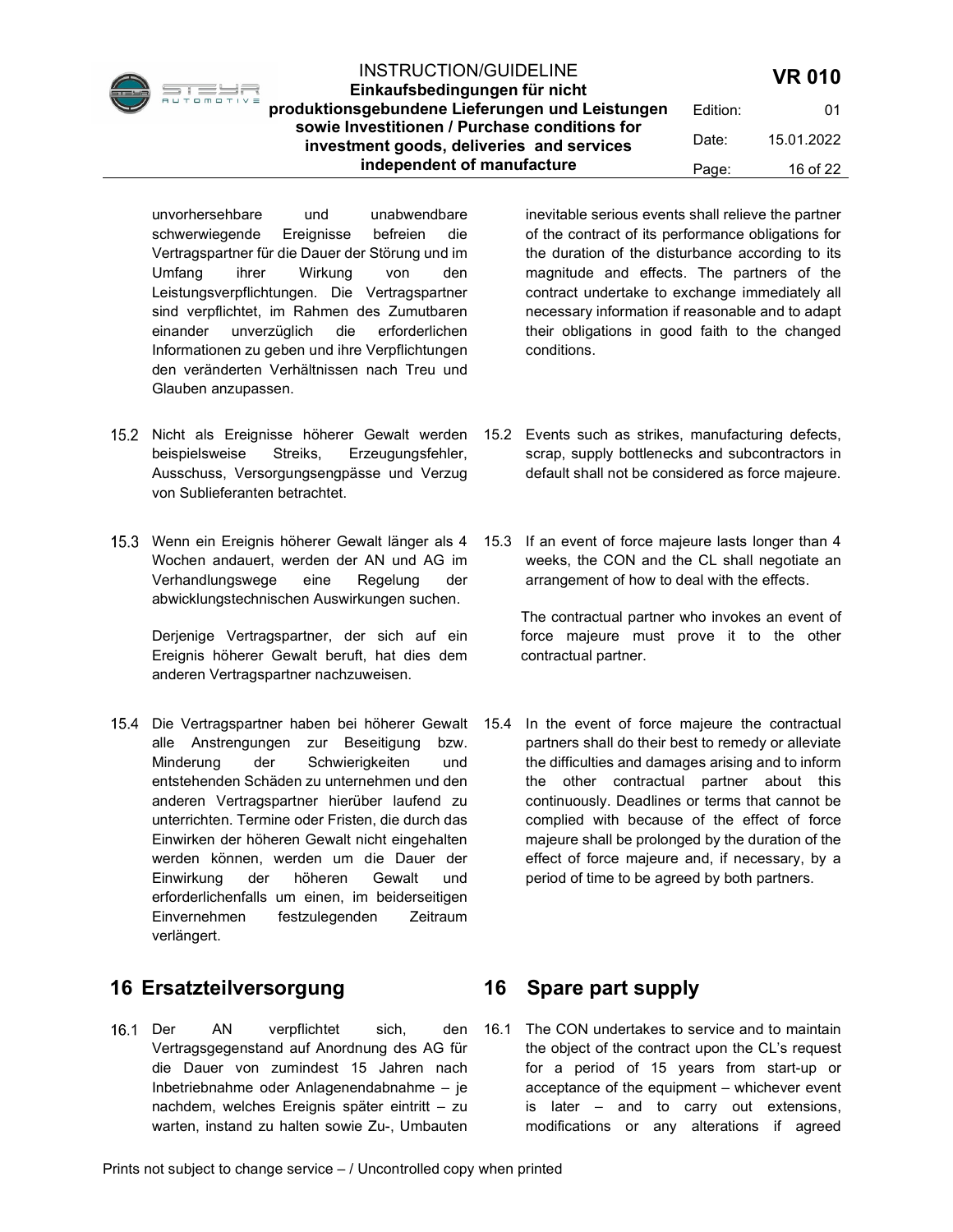

Einkaufsbedingungen für nicht produktionsgebundene Lieferungen und Leistungen sowie Investitionen / Purchase conditions for investment goods, deliveries and services

independent of manufacture Edition: 01 Date: 15.01.2022 Page: 17 of 22

oder sonstige Veränderungen durchzuführen, soweit dies gesondert vereinbart wird.

separately.

Die Werkzeuge sind vom AN entsprechend zu verwahren und in Stand zu halten (siehe Punkt 8).

# 17 Rücktritt / Stornierung

17.1 Der AG hat das Recht, auch aus Gründen die der AN nicht zu vertreten hat, jederzeit ganz oder teilweise vom Vertrag zurückzutreten. In einem solchen Falle ist der AG verpflichtet, dem AN die bis zum Zeitpunkt der Vertragsbeendigung tatsächlich angefallenen und nachgewiesenen Kosten zu ersetzen. Darüber hinausgehende Ansprüche des AN sind ausgeschlossen.

> Stellt der AN seine Zahlungen ein oder wird das Konkursverfahren über sein Vermögen oder ein gerichtliches bzw. außergerichtliches Vergleichsverfahren beantragt, so ist der AG berechtigt, vom Vertrag mit sofortiger Wirkung zurückzutreten. Ebenso ist der AG berechtigt, mit sofortiger Wirkung von diesem Vertragsverhältnis zurückzutreten, wenn die Mehrheit der Geschäftsanteile des AN an einen Dritten veräußert werden, welcher mit dem AG in einem Wettbewerbsverhältnis steht.

## 18 Informations- und Cyber-**Sicherheit**

18.1 Der AN versichert ausdrücklich, dass er angemessene technische und organisatorische Maßnahmen und andere Schutzmaßnahmen für die ordnungsgemäße Sicherheit aller Informationen oder Daten von AG implementiert und unterhält (einschließlich, jedoch nicht beschränkt auf, keine vertraulichen Informationen, die dem AN von AG übermittelt werden, zu übertragen auf (i) jegliche Laptop-Computer oder (ii) jegliche tragbaren Speichermedien, die aus den Räumlichkeiten des AN entfernt werden können, es sei denn, dass diese Daten verschlüsselt worden sind und diese Daten ausschließlich auf das tragbare

The tools shall be stored and maintained appropriately by the CON (see item 8).

# 17 Rescission / cancellation

17.1 The CL shall have the right to withdraw from the entire contract or from part of it even for reasons for which the CON is not responsible. In such an event the CL undertakes to reimburse the CON all actual costs accruing to and proven by the latter until the day of the termination of the contract. Claims of CON exceeding this amount shall be excluded.

> If the CON cancels its payments or if bankruptcy proceedings commence or judicial or extra-judicial settlement proceedings be filed, the CL shall have the right to withdraw from the contract with immediate effect. The CL shall also have the right to withdraw from the contractual relationship with immediate effect if the majority of the CON's shares is sold to a third party who is a competitor of the CL.

# 18 Information and Cyber Security

18.1 The CON expressly warrants that it will implement and maintain appropriate technical and organizational measures and other protections for the proper security of all information or data belonging to CL (including, without limitation, not loading any confidential information provided by CL to the CON on (i) any laptop computers or (ii) any portable storage media that can be removed from the CON's premises unless in each case such data has been encrypted and such data is loaded onto the portable storage media solely for the purpose of moving such data to off-site storage.

Prints not subject to change service – / Uncontrolled copy when printed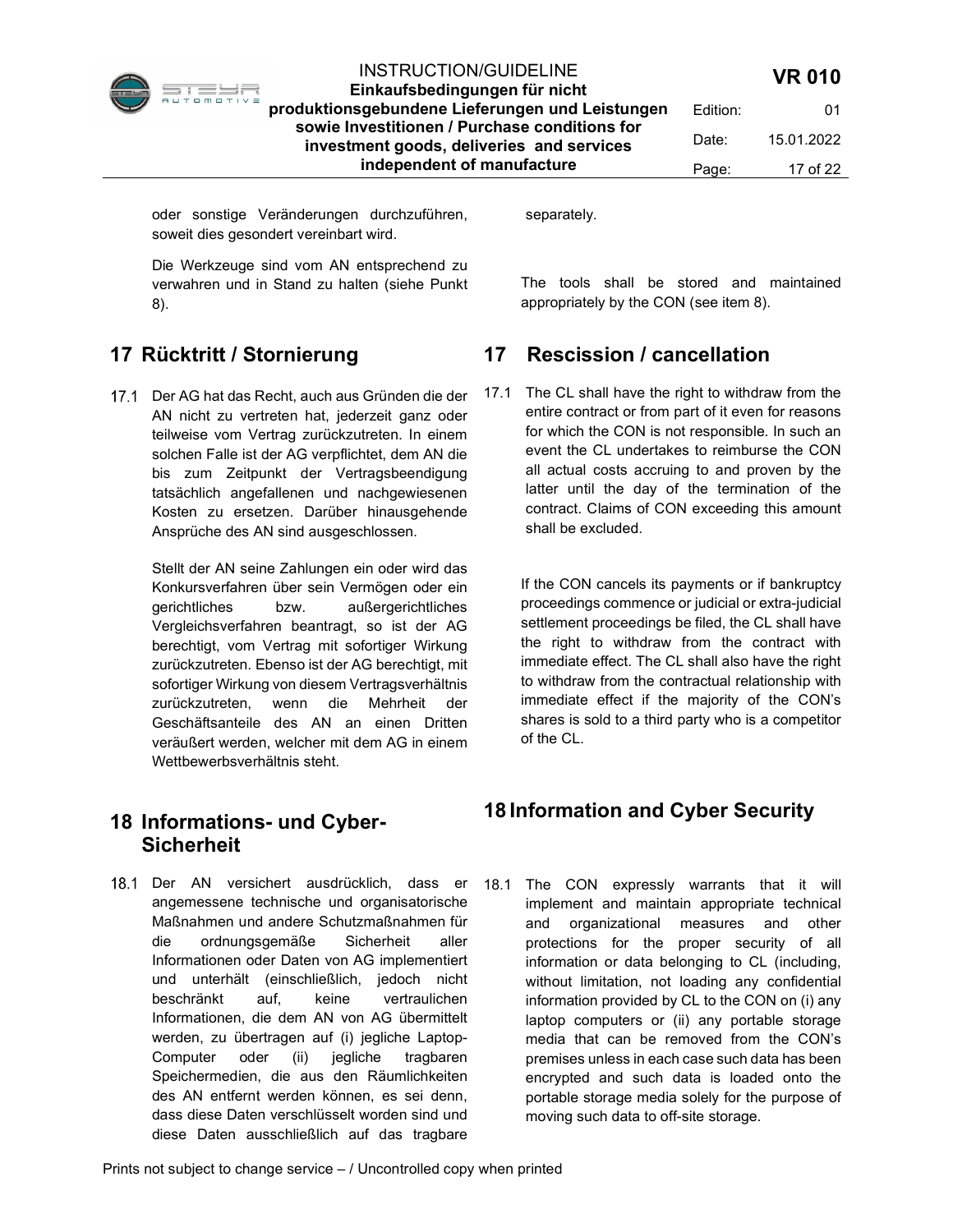

Einkaufsbedingungen für nicht produktionsgebundene Lieferungen und Leistungen sowie Investitionen / Purchase conditions for investment goods, deliveries and services independent of manufacture

Edition: 01 Date: 15.01.2022 Page: 18 of 22

Speichermedium geladen werden, um diese Daten außerhalb der Räumlichkeiten extern zu lagern.

- Anstrengungen, um Kennwortdiebstahl oder Verlust oder unbefugten Zugriff oder unbefugte Nutzung von Daten oder Informationen von AG zu verhindern, und der AN benachrichtigt AG unverzüglich über jede Art von Kennwortdiebstahl oder -Verlust oder unbefugten Zugriff oder unbefugte Nutzung von Daten oder Informationen von AG. Der AN wird Sicherheitsmaßnahmen und physikalische Sicherheitsverfahren in Bezug auf den Zugang und die Geheimhaltung vertraulicher Informationen und Daten von AG durchführen, die (i) mindestens den Industriestandards für solche Standorte entsprechen und (ii) die einen angemessenen technischen und organisatorischen Schutz gegen unbeabsichtigten oder rechtswidrigen, Verlust, Veränderung oder unbefugte Offenlegung oder Zugang zu vertraulichen Informationen oder Daten von AG gewährleisten, der AN versichert, dass er Prozesse und Sicherheitsverfahren hat, um sicherzustellen, dass seine Informationssysteme frei von Viren und ähnlichen Mängeln sind. Die Systeme des AN dürfen keine Viren, Trojanische Pferde, Würmer, Zeitbomben oder andere andere andere andere andere andere andere andere andere andere andere andere andere andere andere Computerprogrammierungsroutinen, Geräte oder Codes beinhalten, von denen angenommen werden kann, dass sie einen Schaden am System, den Daten oder Informationen von AG verursachen können oder das System oder Daten oder Informationen von AG nachteilig beeinflussen oder Daten oder Informationen von AG heimlich abfangen oder entschlüsseln können.
- 18.3 Die Informationssysteme des AN dürfen keine Malware, Backdoor-Programme oder andere technologischen Vorgänge, Geräte oder Codes enthalten, die die Sicherheit oder Vertraulichkeit der Systeme, Informationen oder Daten von AG beeinträchtigen könnten. Der AN wird alle angemessenen Maßnahmen ergreifen, um seinen Standort und seine Geräte gegen

 Der AN unternimmt wirtschaftlich angemessene 18.2 The CON will use commercially reasonable efforts to prevent password theft or loss or unauthorized access to or use of any data or information of CL and the CON shall notify CL promptly of any password theft or loss or unauthorized access or use of any data or information of CL. The CON will enforce safety and physical security procedures with respect to its access and maintenance of confidential information or data of CL that are (i) at least equal to industry standards for such types of locations, and (ii) which provide reasonably appropriate technical and organizational safeguards against accidental or unlawful, loss, alteration or unauthorized disclosure or access to confidential information or data of the CL, the CON warrants that it shall have processes and security procedures in place to ensure that its information systems are free from viruses and similar defects. CON's systems shall not contain any virus, Trojan horse, worm, time bomb or other computer programming routine, device or code that could reasonably be anticipated to damage, detrimentally interfere with, surreptitiously intercept or expropriate any system, data or information of the CL.

> 18.3 The CON's information systems shall not contain any malware, backdoor or other technological routine, device or code that could adversely affect the security or confidentiality of CL's systems, information or data. The CON will take all reasonable measures to secure and defend its location and equipment against "hackers" and others who may seek, without authorization, to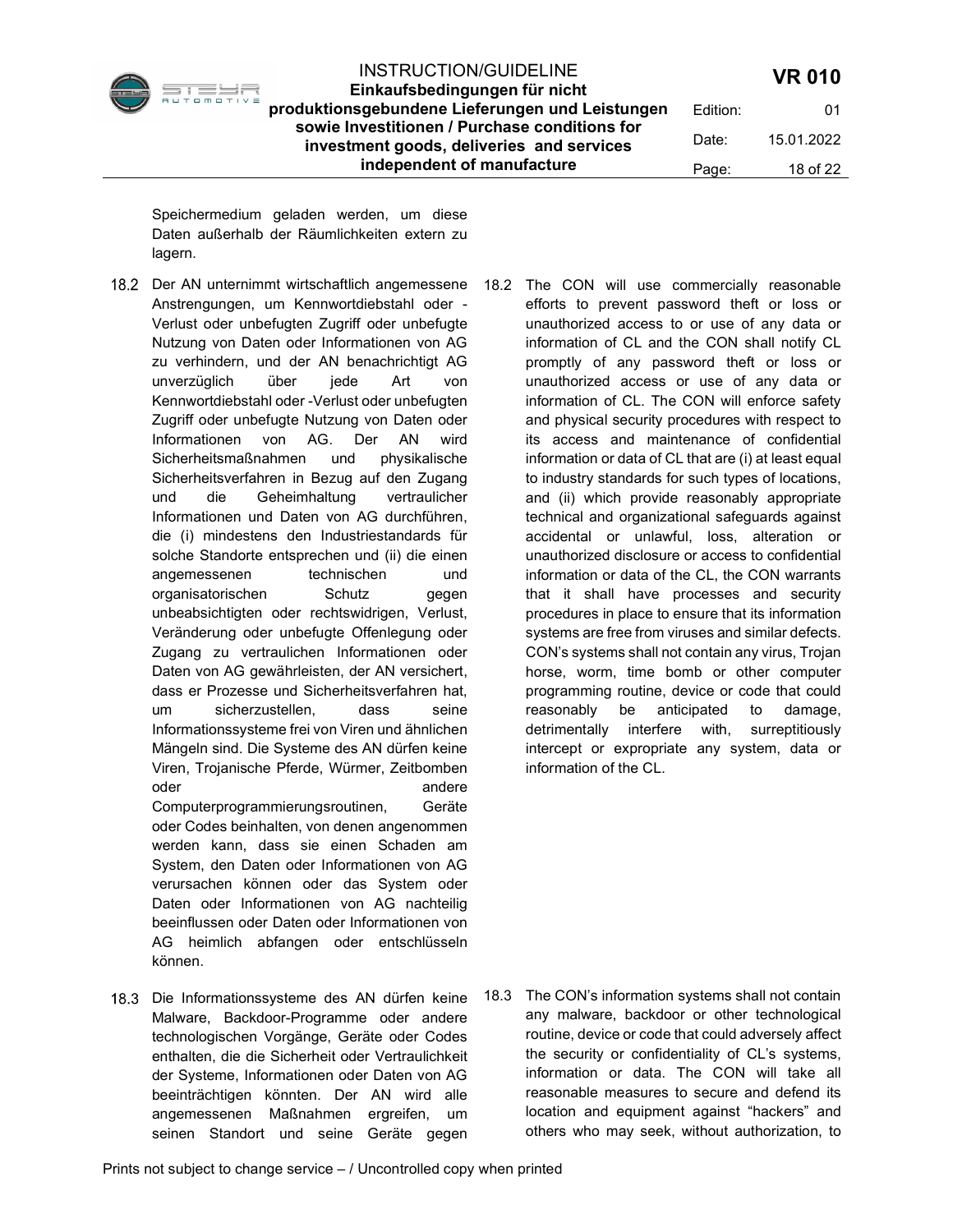#### Einkaufsbedingungen für nicht produktionsgebundene Lieferungen und Leistungen sowie Investitionen / Purchase conditions for investment goods, deliveries and services independent of manufacture Edition: 01 Date: 15.01.2022 Page: 19 of 22

"Hacker" und andere Personen, die unberechtigterweise versuchen, die Systeme des AN oder AG oder die darin enthaltenen Informationen zu verändern oder darauf zuzugreifen. Der AN wird seine Systeme regelmäßig hinsichtlich potentieller Bereiche testen, in denen Sicherheitsverstöße auftreten könnten.

- 18.4 Der AN verpflichtet sich, AG so schnell wie möglich per Telefon über einen Cyber-Sicherheits-Vorfalls, der den Zugang zu Daten oder Informationen von AG betrifft, zu informieren, in jedem Fall aber innerhalb von vierundzwanzig (24) Stunden nachdem der AN den Cyber-Sicherheit Vorfall entdeckt.
- 18.5 Der AN wird (i) AG eine Zusammenfassung der bekannten Informationen über einen solchen Cyber-Sicherheits-Vorfall liefern, (ii) wirtschaftlich angemessene Anstrengungen unternehmen, um die Auswirkungen eines solchen Cyber-Sicherheits-Vorfalls zu beheben, (iii) auf Verlangen von AG angemessene Informationen über den Cyber-Sicherheits-Vorfall und die Reaktion darauf liefern, und (iv) innerhalb von zwei (2) Wochen nach Abschluss der Untersuchung des Cyber-Sicherheits-Vorfalls, in einem Bericht an AG folgendes darstellen: eine Beschreibung des Vorfalls, die konkret betroffenen Fälle und welche Maßnahmen der AN getroffen hat, um zukünftige Vorfälle ähnlicher Art zu verhindern, den Zeitrahmen des Vorfalls, die mutmaßlichen Täter, welche Informationen oder Daten von AG betroffen sein könnten, oder mögliche finanzielle Folgen für AG. Jegliche Abhilfemaßnahmen, die als Folge des Cyber Sicherheits-Vorfalls ermittelt werden, werden spätestens zwei (2) Monate nach Abschluss der Untersuchung des Vorfalls umgesetzt.
- 18.6 Der AN ist verpflichtet, AG in Bezug auf alle Ansprüche, Forderungen, Schäden, Verluste, Kosten und Aufwände aufgrund von Informations- oder Cyber-Sicherheits-Vorfällen des Informationssystems des AN, schad- und schadlos zu halten. Für den Fall, dass AG aufgrund eines Cyber-Sicherheits-Vorfalls des

modify or access the CON's or CL's systems or the information found therein. The CON will periodically test its systems for potential areas where security could be breached.

- 18.4 The CON agrees that it shall inform CL by telephone call of any cyber-security incident, which impacts access to data or information of CL, as soon as reasonably possible but in any event within twenty-four (24) hours of the CON discovering such cyber-security incident.
- 18.5 The CON shall (i) provide CL with a summary of known information about such cyber-security incident, (ii) exert commercially reasonably efforts to attempt to remedy the effects of such cyber-security incident, (iii) shall provide reasonable information about the cyber-security incident and response upon request by CL, and (iv) within two (2) weeks of completion of the investigation of the cyber-security incident, provide a report to CL outlining: a description of the incident, the cases of such events and how the CON has mitigated against future events of a similar kind, the timeline of the incident, the suspected perpetrators, what information or data of CL may have been affected, or any financial impact to CL. Any corrective actions identified as contributing to cyber-security incident shall be implemented no later than two (2) months after the completion of the investigation for such incident.
- 18.6 CON shall indemnify and hold CL harmless from and against any claims, demands, damages, losses, costs and expenses arising from any information or cyber-security incident of CON's information systems. In the event that CL has suffered a loss as a result of any cyber-security incident of the CON's system, the CON shall only

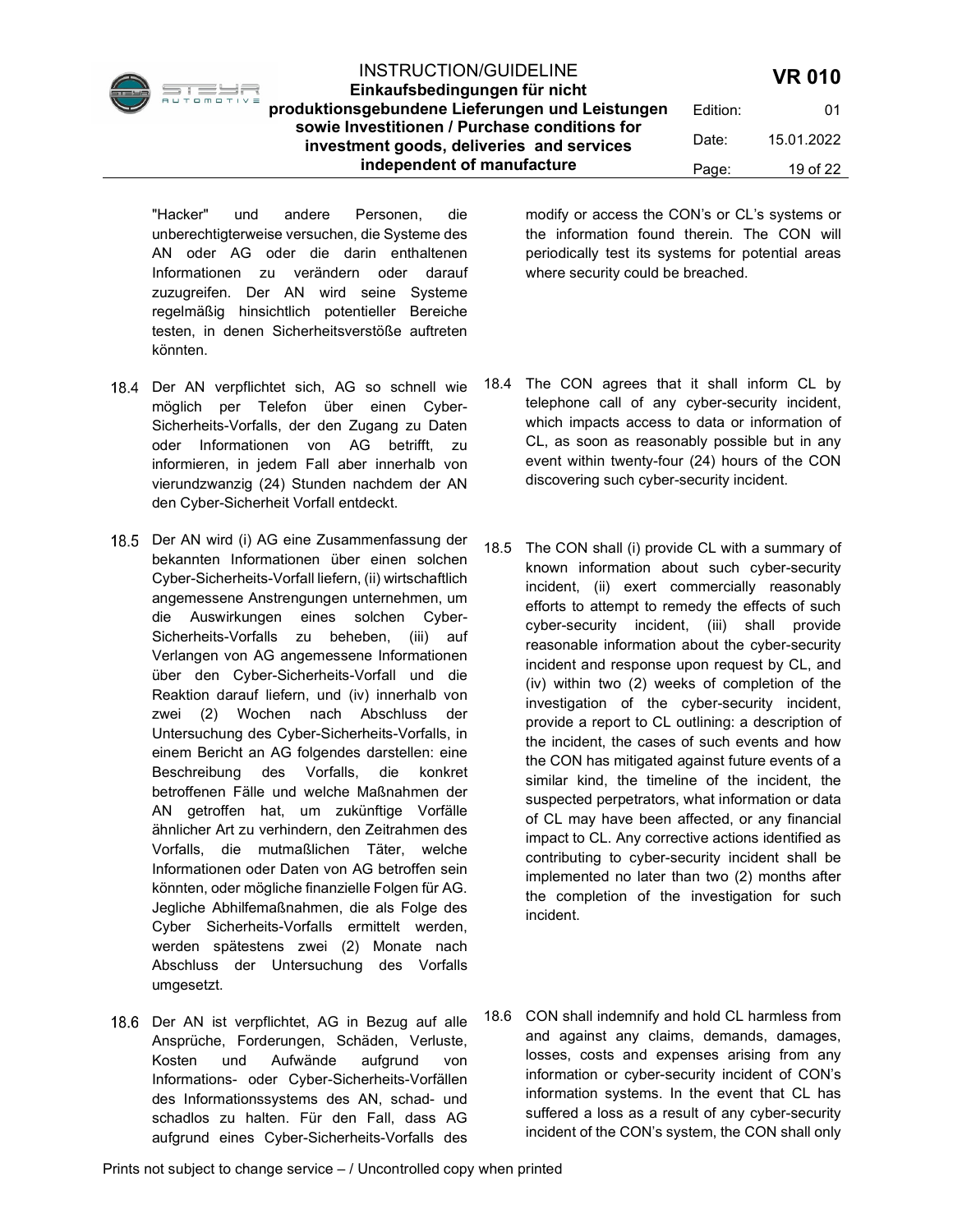Einkaufsbedingungen für nicht produktionsgebundene Lieferungen und Leistungen sowie Investitionen / Purchase conditions for investment goods, deliveries and services independent of manufacture Edition: 01 Date: 15.01.2022 Page: 20 of 22

Systems des AN einen Schaden erlitten hat, ist der AN nur berechtigt, Zahlungen für Lieferungen zu erhalten nachdem und soweit AG angemessene Untersuchungen durchgeführt hat und vorbehaltlich aller Entschädigungspflichten des AN und aller Aufrechnungsrechte von AG im Zusammenhang mit dem Cyber-Sicherheits-Vorfall.

- 18.7 Verspätete Zahlungen hinsichtlich der vom AN gelieferten Liefergegenstände, die durch einen Cyber-Sicherheits-Vorfall des Systems des AN bedingt sind, begründen keinen Zahlungsverzug.
- 18.8 AG hat das Recht, entweder direkt oder durch einen Dritten, der von AG auf eigene Kosten beauftragt wird, das Betriebsgelände des AN einmal pro Kalenderjahr zu besichtigen, um den Geschäftsbetrieb des AN im Zusammenhang mit den Waren oder Dienstleistungen des AN hinsichtlich der technischen Infrastruktur, der Informations- oder Datensystem Interaktion, der Organisation, der Qualität, der Qualitätskontrolle, und dem Personal, das mit den Waren und Dienstleistungen für AG befasst ist, zu prüfen und zu überprüfen.

# 19 Werbung

- 18.1 Die Benutzung von Anfragen, Bestellungen, Auftragsbestätigungen vom AG und des damit verbundenen Schriftwechsels zu Werbezwecken ist nicht gestattet.
- 19.1 Der AN darf nur mit vorheriger schriftlicher Zustimmung des AG mit ihrer Geschäftsverbindung werben.

# 20 Allgemeine Bestimmungen

20.1 Sollte eine Bestimmung dieser Bedingungen und der getroffenen weiteren Vereinbarungen unwirksam sein oder werden, so wird dadurch die Gültigkeit des Vertrages im Übrigen nicht berührt. Die Vertragspartner sind verpflichtet, die unwirksame Bestimmung durch eine ihr im wirtschaftlichen oder rechtlichen Zweck

be entitled to receive payment for deliveries after and to the extent of, and in proportion to, completion of appropriate investigations related thereto by CL and subject to all indemnification obligations of the CON, and all set-off rights of CL related to such cyber-security incident.

- 18.7 Delay in payment of deliveries made by the CON that is caused by a cyber-security incident of the CON's system is not default in payment.
- 18.8 CL has the right, either directly or through a reputable third party engaged by CL at its own expense, to visit CON's premises once per calendar year in order to review and audit on CON's business operations related to the CON's goods or services in terms of technical infrastructure, information or data systems interaction, organization, quality, quality control and personnel engaged in providing goods and services for CL.

# 19 Advertisement

- 19.1 The use of requests for quotations, orders, acceptance of orders by CL and the connected correspondence as such for promotion purposes is strictly prohibited.
- 19.2 Only upon prior written approval by CL shall the CON be allowed to engage in promotional activities regarding the business relationship with CL.

## 20 General provisions

20.1 Should a provision of this contract and of any subsequent agreements be or become invalid, the validity of the remaining contract will not be affected. Contractual parties are obliged to substitute the invalid provision by a provision equivalent in its economical success.

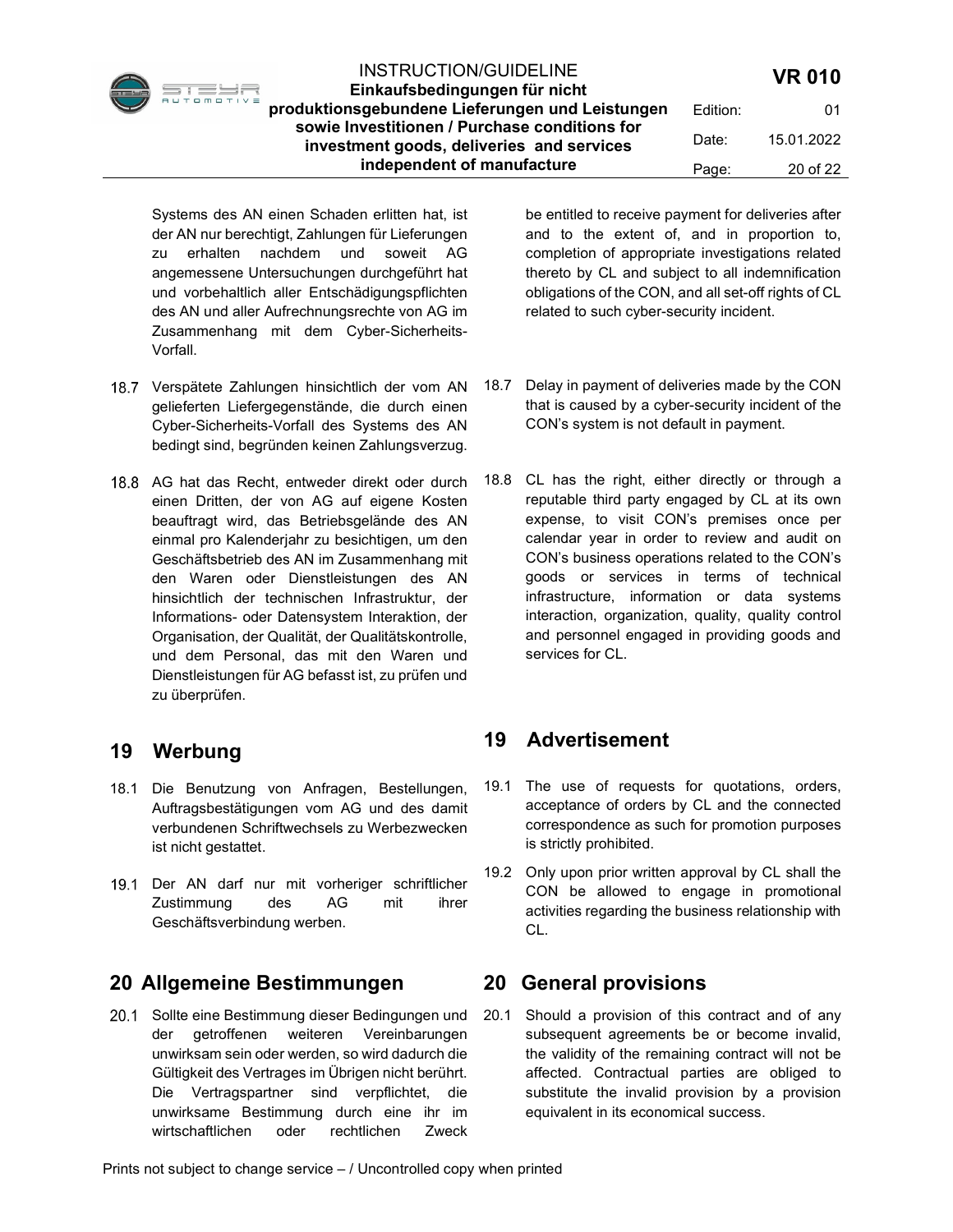

Einkaufsbedingungen für nicht produktionsgebundene Lieferungen und Leistungen sowie Investitionen / Purchase conditions for investment goods, deliveries and services independent of manufacture

Date: 15.01.2022

Edition: 01

möglichst gleichkommende Regelung zu ersetzen.

- anerkannt.
- Österreich unter Ausschluss der Bestimmungen des internationalen Privatrechts, soweit nicht etwas anderes vereinbart ist. Gesetze über den internationalen Kauf beweglicher Sachen, insbesondere das Übereinkommen der Vereinten Nationen vom 11.04.1980 über Verträge über den internationalen Warenverkauf [CISG], finden keine Anwendung.

Ausschließlicher Gerichtsstand für alle Rechtsstreitigkeiten aus oder im Zusammenhang mit der Geschäftsbeziehung ist das für den AG örtlich und sachlich zuständige Gericht. Der AG ist jedoch wahlweise berechtigt, das nach den anwendbaren, allgemeinen gesetzlichen Bestimmungen zuständige Gericht anzurufen

- 20.4 Erfüllungsort für Lieferungen und Leistungen ist 20.4 der vereinbarte Lieferort. Mangels einer solchen Vereinbarung gilt als Lieferort die Lieferanschrift/ Abladestelle des AG oder der Sitz des AG, je nach Bekanntgabe durch den AG.
- 20.5 Der AN erklärt seine ausdrückliche Zustimmung zur Übermittlung von Daten über seine Geschäftsverbindung mit dem AG an die Muttergesellschaft(en) des AG sowie die mit dieser(n) im Sinne von § 15 AktG verbundenen Unternehmen.
- 20.6 Diese Einkaufsbedingungen sind in deutscher und englischer Sprache verfasst. Im Falle von Unterschieden zwischen den zwei Versionen geht die deutsche Version der englischen Version vor. Die englische Version dient lediglich Übersetzungszwecken.
- Eigentumsvorbehalte des AN werden nicht 20.2 Retention of titles by CON shall not be acknowledged.
- Es gilt ausschließlich das Recht der Republik 20.3 The laws of the Republic of Austria excluding its conflict of law provisions shall exclusively apply, unless otherwise agreed to in writing. The application of laws on the international sale of goods, especially the Convention of the United Nations of 11.04.1980 on Contracts regarding the International Sale of Goods [CISG] is hereby excluded.

The court competent for CL shall have the exclusive jurisdiction for all disputes arising out or in connection with this business relationship. CL has the right but not the obligation to choose any other jurisdiction which would otherwise be the competent court under the applicable law.

- The place of performance of deliveries and services is the point of delivery agreed. If such a point has not been agreed, the point of delivery shall be the CL's delivery address / point of unloading or the CL's registered office, as the CL may have notified.
- 20.5 The CON hereby declares that it accepts that information about its business relationship with the CL be communicated to the CL's parent company(ies), as well as to any company affiliated to the parent company(ies) in the sense of § 15 Companies Act.
- 20.6 These Purchasing Conditions are being drafted in the German and English version. In case of a discrepancy of the two versions, the German version shall prevail. The English version shall only be considered for translation purposes.